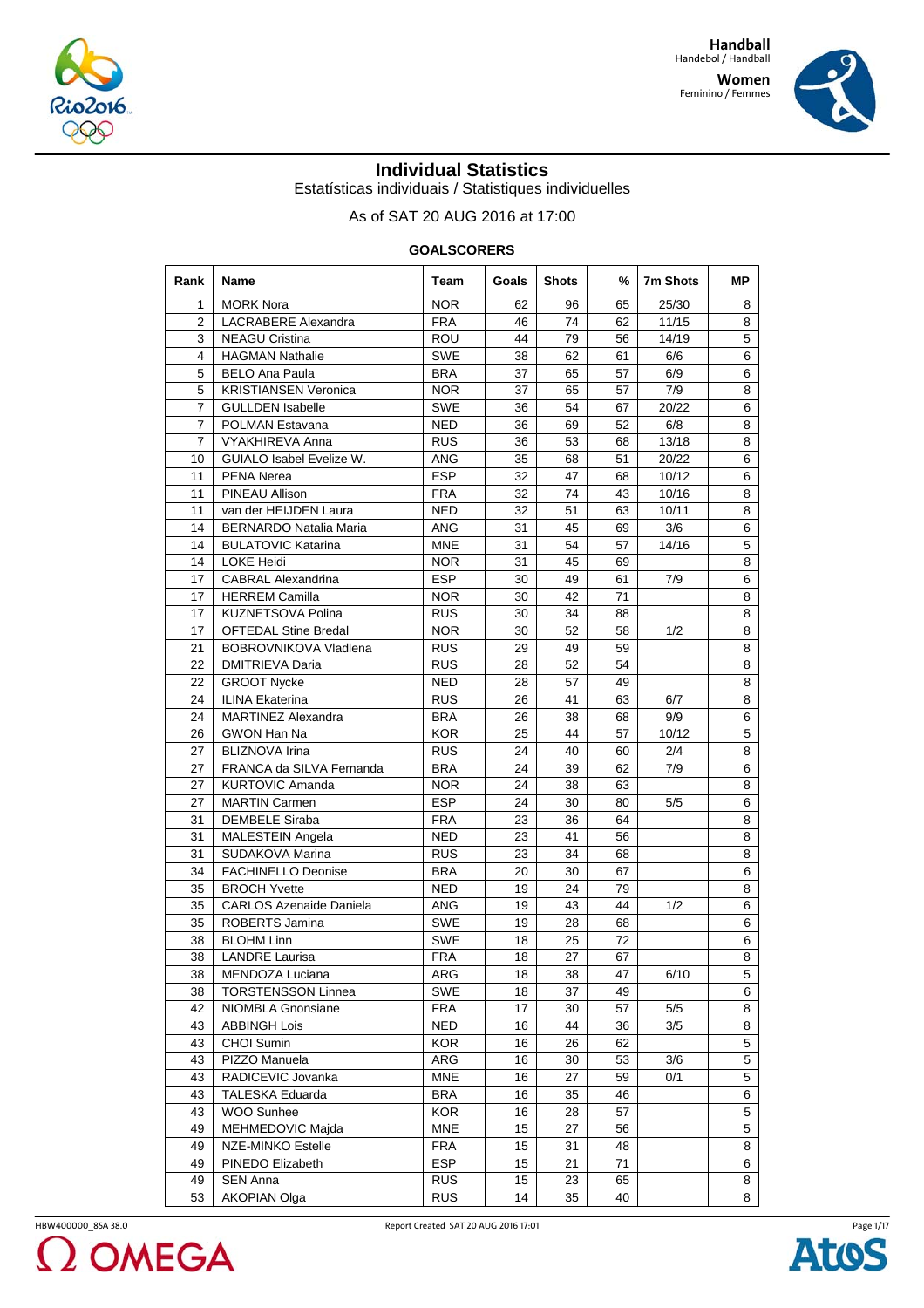



## **Individual Statistics**

Estatísticas individuais / Statistiques individuelles

As of SAT 20 AUG 2016 at 17:00

### **GOALSCORERS**

| Rank | Name                           | Team                     | Goals           | <b>Shots</b>    | %        | 7m Shots         | <b>MP</b>      |
|------|--------------------------------|--------------------------|-----------------|-----------------|----------|------------------|----------------|
| 53   | <b>CHIPER Laura</b>            | ROU                      | 14              | 27              | 52       |                  | 5              |
| 53   | <b>GEIGER Melinda</b>          | ROU                      | 14              | 28              | 50       |                  | 5              |
| 53   | <b>GOOS Michelle</b>           | <b>NED</b>               | 14              | 20              | 70       |                  | 8              |
| 53   | <b>JUNG Yura</b>               | <b>KOR</b>               | 14              | 19              | 74       | 1/3              | 5              |
| 58   | <b>ARNTZEN Emilie Hegh</b>     | <b>NOR</b>               | 13              | 25              | 52       | 5/5              | 8              |
| 58   | <b>HOUETTE Manon</b>           | <b>FRA</b>               | 13              | 19              | 68       | 2/3              | 8              |
| 58   | <b>SNELDER Danick</b>          | <b>NED</b>               | 13              | 15              | 87       |                  | 8              |
| 61   | CAZANGA Magda Alfredo          | ANG                      | 12              | 33              | 36       | 0/1              | 6              |
| 61   | KASSOMA Albertina Cruz         | <b>ANG</b>               | 12 <sup>2</sup> | 14              | 86       |                  | 6              |
| 61   | <b>MANGUE Marta</b>            | <b>ESP</b>               | 12 <sup>2</sup> | 38              | 32       |                  | 6              |
| 61   | RYU Eun Hee                    | <b>KOR</b>               | 12              | 36              | 33       |                  | 5              |
| 61   | <b>SMEETS Martine</b>          | <b>NED</b>               | 12              | 18              | 67       |                  | 8              |
| 66   | <b>CAMPIGLI Rocio</b>          | ARG                      | 11              | 13              | 85       |                  | 5              |
| 66   | <b>CHAVEZ Elizabet</b>         | <b>ESP</b>               | 11              | 17              | 65       |                  | 6              |
| 66   | <b>SAND Louise</b>             | SWE                      | 11              | 19              | 58       |                  | 6              |
| 66   | ZHILINSKAYTE Victoria          | <b>RUS</b>               | 11              | 19              | 58       | 5/7              | 8              |
| 70   | <b>AGUILAR Macarena</b>        | <b>ESP</b>               | 10              | 17              | 59       |                  | 6              |
| 70   | <b>BELOTTI Amelia</b>          | ARG                      | 10              | 20              | 50       | 1/2              | 5              |
| 70   | MACHADO Juliana Jose           | <b>ANG</b>               | 10              | 20              | 50       |                  | 6              |
| 70   | <b>MARENNIKOVA Ekaterina</b>   | <b>RUS</b>               | 10              | 12              | 83       |                  | 8              |
| 70   | PETROVA Mayya                  | RUS                      | 10              | 12 <sup>2</sup> | 83       |                  | 8              |
| 70   | QUINTINO Jessica               | <b>BRA</b>               | 10              | 17              | 59       |                  | 6              |
| 70   | SOLBERG Sanna                  | <b>NOR</b>               | 10              | 11              | 91       |                  | 8              |
| 70   | van OLPHEN Sanne               | <b>NED</b>               | 10              | 19              | 53       |                  | 8              |
| 78   | <b>ALM Jenny</b>               | <b>SWE</b>               | 9               | 19              | 47       |                  | 6              |
|      | <b>AYGLON SAURINA Camille</b>  | <b>FRA</b>               | 9               | 15              |          |                  | 8              |
| 78   | <b>JAUKOVIC Durdina</b>        | <b>MNE</b>               |                 | 27              | 60       | 3/4              | 5              |
| 78   | KIM Ona                        |                          | 9               |                 | 33       |                  | $\overline{2}$ |
| 78   | <b>LUCIANO Ailly</b>           | <b>KOR</b><br><b>NED</b> | 9<br>9          | 13<br>19        | 69<br>47 | 3/3              | 8              |
| 78   |                                |                          |                 |                 |          |                  |                |
| 78   | MANEA Oana                     | ROU                      | 9               | 13              | 69       |                  | 5              |
| 78   | <b>MENA Antonela</b>           | ARG                      | 9               | 14              | 64       |                  | 5              |
| 78   | PETROVIC Radmila               | <b>MNE</b>               | 9               | 17              | 53       | 3/4              | 5              |
| 78   | SIM Haein                      | <b>KOR</b>               | 9               | 19              | 47       | 1/4              | 5              |
| 78   | YOO Hyunji                     | <b>KOR</b>               | 9               | 13              | 69       |                  | 5              |
| 88   | <b>DOMBAXI Wuta Waco Bige</b>  | ANG                      | 8               | 18              | 44       |                  | 6              |
| 88   | PAVICEVIC Biljana              | <b>MNE</b>               | 8               | 13              | 62       |                  | 5              |
| 88   | <b>ROCHA Samira</b>            | <b>BRA</b>               | 8               | 16              | 50       | $\overline{2/4}$ | 6              |
| 88   | <b>SANS Macarena</b>           | <b>ARG</b>               | 8               | 18              | 44       |                  | 5              |
| 92   | <b>ALBERTO Neli</b>            | <b>ESP</b>               | $\overline{7}$  | 16              | 44       | 5/6              | $\overline{5}$ |
| 92   | <b>BUCESCHI Eliza</b>          | ROU                      | 7               | 17              | 41       | 2/4              | 5              |
| 92   | <b>BULLEUX Chloe</b>           | <b>FRA</b>               | 7               | 18              | 39       |                  | $\overline{7}$ |
| 92   | PIEDADE Daniela                | <b>BRA</b>               | 7               | 10              | 70       |                  | 6              |
| 92   | SALVADO Luciana                | ARG                      | 7               | 14              | 50       | 1/2              | 5              |
| 97   | <b>ARDEAN ELISEI Valentina</b> | <b>ROU</b>               | 6               | 14              | 43       |                  | 5              |
| 97   | <b>CHINTOAN Florina</b>        | ROU                      | 6               | 7               | 86       |                  | 5              |
| 97   | LAZOVIC Suzana                 | <b>MNE</b>               | 6               | 10              | 60       |                  | 5              |
| 97   | RAICEVIC Milena                | <b>MNE</b>               | 6               | 34              | 18       |                  | $\overline{5}$ |
| 97   | ROCHA Francielle               | <b>BRA</b>               | 6               | 12              | 50       |                  | 6              |
| 97   | SONG Hairim                    | <b>KOR</b>               | 6               | 8               | 75       |                  | 3              |
| 97   | <b>WALLEN Angelica</b>         | SWE                      | 6               | 16              | 38       |                  | 6              |
| 104  | EGOZKUE Naiara                 | <b>ESP</b>               | 5               | 5               | 100      |                  | 6              |
| 104  | EK Michaela                    | <b>SWE</b>               | 5               | 10              | 50       |                  | 5              |
| 104  | <b>KARSTEN Elke</b>            | ARG                      | 5               | 15              | 33       |                  | 3              |



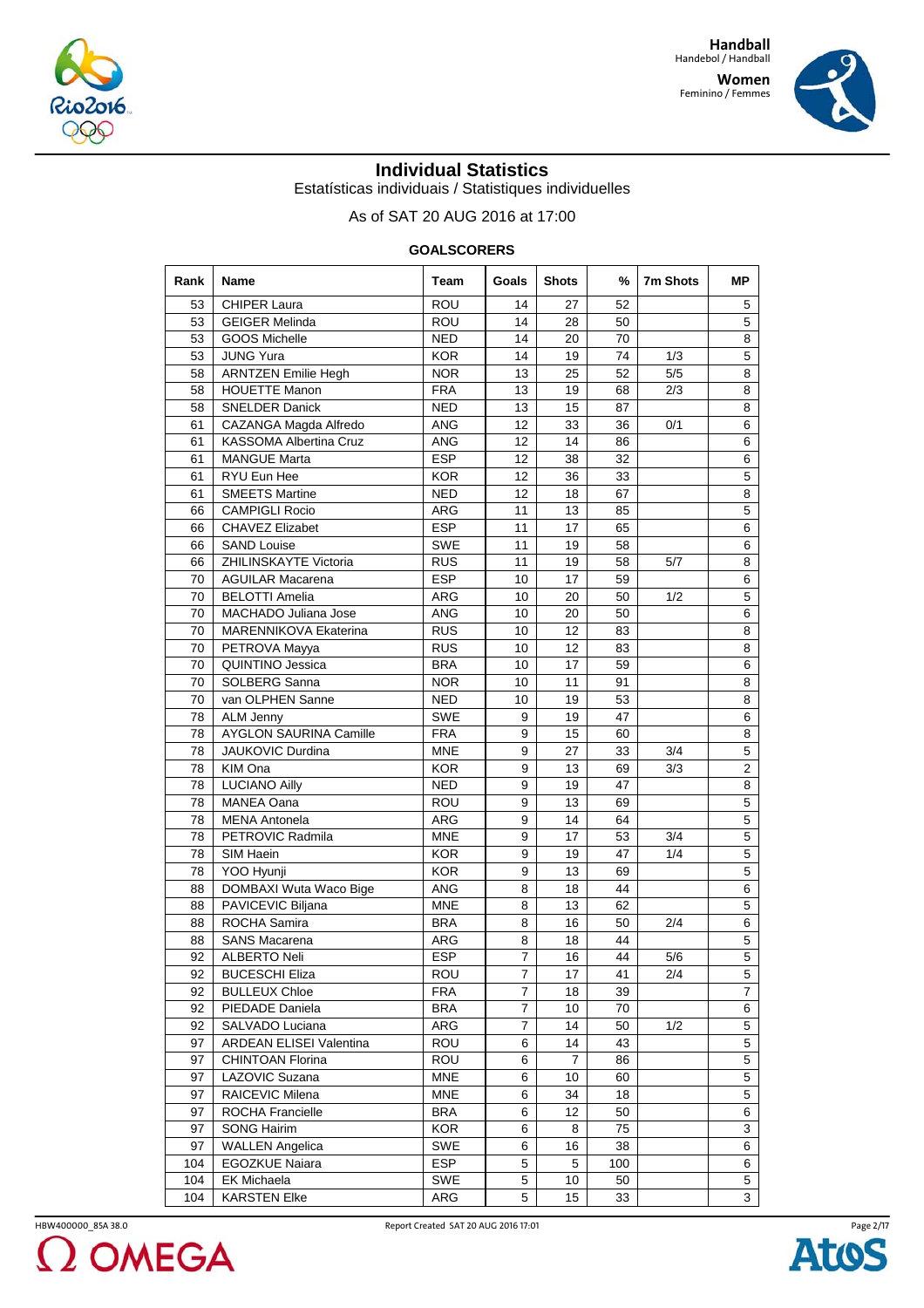



## **Individual Statistics**

Estatísticas individuais / Statistiques individuelles

As of SAT 20 AUG 2016 at 17:00

## **GOALSCORERS**

| Rank | Name                                 | Team       | Goals                   | <b>Shots</b>            | %   | 7m Shots | <b>MP</b>      |
|------|--------------------------------------|------------|-------------------------|-------------------------|-----|----------|----------------|
| 104  | <b>KIM Jinyi</b>                     | <b>KOR</b> | 5                       | 20                      | 25  |          | 5              |
| 104  | <b>YU</b> Sojeong                    | <b>KOR</b> | 5                       | 12                      | 42  |          | 5              |
| 109  | <b>CRIVELLI Victoria</b>             | <b>ARG</b> | 4                       | 10                      | 40  |          | 5              |
| 109  | <b>EDWIGE Beatrice</b>               | <b>FRA</b> | 4                       | 5                       | 80  |          | 8              |
| 109  | <b>GANDULFO Macarena</b>             | <b>ARG</b> | 4                       | 5                       | 80  |          | 5              |
| 109  | <b>HARO Lucia</b>                    | <b>ARG</b> | 4                       | 15                      | 27  |          | 5              |
| 109  | <b>IACOI</b> Xoana                   | <b>ARG</b> | 4                       | 10                      | 40  | 1/2      | 5              |
| 109  | <b>JACOBSEN Sabina</b>               | <b>SWE</b> | 4                       | 8                       | 50  |          | 6              |
| 109  | <b>KIALA Luisa</b>                   | <b>ANG</b> | 4                       | 8                       | 50  |          | 6              |
| 109  | <b>KOREN Linn-Kristin Riegelhuth</b> | <b>NOR</b> | 4                       | 9                       | 44  |          | 8              |
| 109  | <b>MONTEIRO Lurdes Marcelina</b>     | <b>ANG</b> | 4                       | 12                      | 33  |          | 6              |
| 109  | POPOVIC Bojana                       | <b>MNE</b> | 4                       | 10                      | 40  |          | 3              |
| 109  | SANTOS Janete Viegas dos             | <b>ANG</b> | 4                       | 9                       | 44  |          | 6              |
| 109  | VENANCIO Liliana da Silva            | <b>ANG</b> | 4                       | 5                       | 80  |          | 6              |
| 121  | <b>BRADEANU Aurelia</b>              | ROU        | 3                       | 11                      | 27  |          | 5              |
| 121  | <b>ELORZA Patricia</b>               | <b>ESP</b> | 3                       | $\overline{\mathbf{4}}$ | 75  |          | 6              |
| 121  | FRAFJORD Marit Malm                  | <b>NOR</b> | 3                       | $\overline{4}$          | 75  |          | 8              |
| 121  | LEE Eunbi                            | KOR        | 3                       | 11                      | 27  |          | 5              |
| 121  | LIMA de ARAUJO Tamires               | <b>BRA</b> | $\overline{\mathbf{3}}$ | $\overline{4}$          | 75  |          | $\overline{6}$ |
| 121  | PROUVENSIER Marie                    | <b>FRA</b> | 3                       | 8                       | 38  |          | 3              |
| 121  | <b>TEGSTEDT Frida</b>                | <b>SWE</b> | 3                       | 5                       | 60  |          | 6              |
| 128  | ALSTAD Ida                           | <b>NOR</b> | $\overline{2}$          | $\overline{\mathbf{4}}$ | 50  | 2/4      | 8              |
| 128  | <b>DINIZ Fabiana</b>                 | <b>BRA</b> | 2                       | 3                       | 67  |          | 6              |
| 128  | <b>DULFER Kelly</b>                  | <b>NED</b> | $\overline{2}$          | 5                       | 40  |          | 8              |
| 128  | PERIANU Gabriela                     | <b>ROU</b> | $\overline{2}$          | $\overline{9}$          | 22  |          | $\overline{5}$ |
| 128  | RAMUSOVIC Ema                        | <b>MNE</b> | $\overline{2}$          | 5                       | 40  |          | 5              |
| 128  | <b>STROMBERG Carin</b>               | <b>SWE</b> | $\overline{2}$          | 8                       | 25  |          | 6              |
| 128  | VIZITIU Patricia                     | ROU        | $\overline{c}$          | 8                       | 25  |          | 5              |
| 128  | <b>WESTER Tess</b>                   | <b>NED</b> | $\overline{2}$          | $\overline{4}$          | 50  |          | 8              |
| 136  | <b>ARENHART Barbara</b>              | <b>BRA</b> | 1                       | $\mathbf{1}$            | 100 |          | 6              |
| 136  | <b>BIANCHI Valeria</b>               | ARG        | $\mathbf{1}$            | $\overline{2}$          | 50  |          | $\overline{c}$ |
| 136  | <b>BLOMSTRAND Hanna</b>              | <b>SWE</b> | 1                       | 3                       | 33  |          | 1              |
| 136  | <b>BULATOVIC Andela</b>              | <b>MNE</b> | 1                       | 8                       | 13  |          | 5              |
| 136  | FIER de MOURA Mayara                 | <b>BRA</b> | 1                       | 3                       | 33  |          | 6              |
| 136  | <b>GONZALEZ Lara</b>                 | ESP        | $\mathbf{1}$            | $\mathbf{1}$            | 100 |          | 6              |
| 136  | <b>HOTEA Camelia</b>                 | <b>ROU</b> | $\mathbf{1}$            | $\mathbf{1}$            | 100 |          | 5              |
| 136  | <b>LOPEZ Marta</b>                   | <b>ESP</b> | 1                       | 4                       | 25  |          | 6              |
| 136  | <b>MOLID Mari</b>                    | <b>NOR</b> | 1                       | 1                       | 100 |          | 8              |
| 136  | <b>NAM Yeongsin</b>                  | <b>KOR</b> | 1                       | 1                       | 100 |          | 5              |
| 136  | ZAADI DEUNA Grace                    | <b>FRA</b> | 1                       | 10                      | 10  |          | 8              |

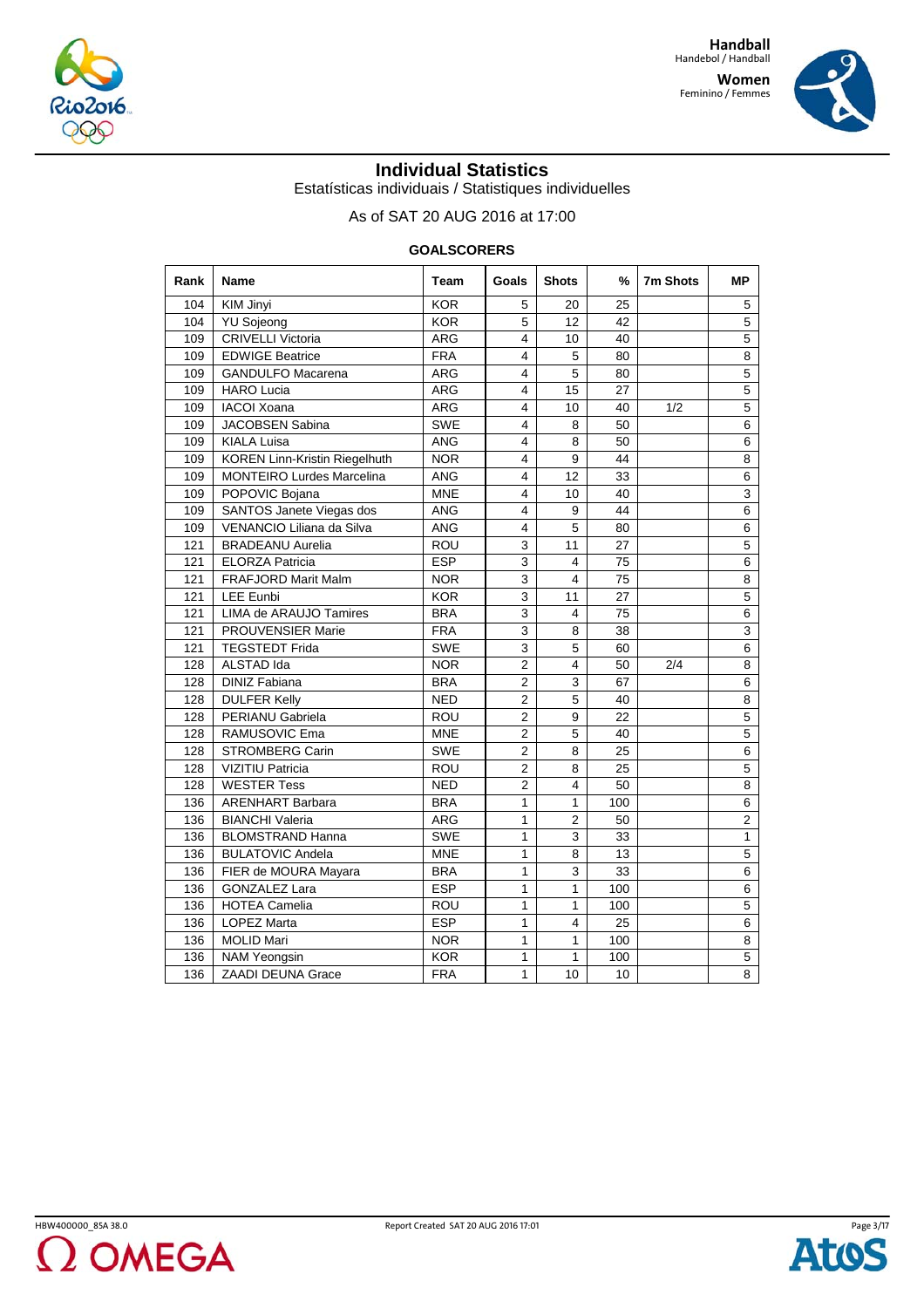



## **Individual Statistics**

Estatísticas individuais / Statistiques individuelles

# As of SAT 20 AUG 2016 at 17:00

## **ASSISTS**

| Rank           | Name                                               | Team              | <b>Assists</b> | MР     |
|----------------|----------------------------------------------------|-------------------|----------------|--------|
| 1              | <b>OFTEDAL Stine Bredal</b>                        | <b>NOR</b>        | 39             | 8      |
| $\overline{2}$ | <b>MANGUE Marta</b>                                | <b>ESP</b>        | 27             | 6      |
| 3              | <b>GROOT Nycke</b>                                 | <b>NED</b>        | 25             | 8      |
| 4              | <b>GULLDEN Isabelle</b>                            | <b>SWE</b>        | 23             | 6      |
| 4              | <b>LOKE Heidi</b>                                  | <b>NOR</b>        | 23             | 8      |
| 4              | TALESKA Eduarda                                    | <b>BRA</b>        | 23             | 6      |
| 4              | VYAKHIREVA Anna                                    | <b>RUS</b>        | 23             | 8      |
| 8              | <b>BELO Ana Paula</b>                              | <b>BRA</b>        | 22             | 6      |
| 9              | <b>MORK Nora</b>                                   | <b>NOR</b>        | 20             | 8      |
| 9              | RAICEVIC Milena                                    | <b>MNE</b>        | 20             | 5      |
| 11             | BOBROVNIKOVA Vladlena                              | <b>RUS</b>        | 19             | 8      |
| 11             | PINEAU Allison                                     | <b>FRA</b>        | 19             | 8      |
| 13             | <b>KRISTIANSEN Veronica</b>                        | <b>NOR</b>        | 18             | 8      |
| 14             | <b>DMITRIEVA Daria</b>                             | <b>RUS</b>        | 16             | 8      |
| 14             | <b>LACRABERE Alexandra</b>                         | <b>FRA</b>        | 16             | 8      |
| 14             | NIOMBLA Gnonsiane                                  | <b>FRA</b>        | 16             | 8      |
| 17             | <b>BERNARDO Natalia Maria</b>                      | <b>ANG</b>        | 14             | 6      |
| 18             | <b>AGUILAR Macarena</b>                            | <b>ESP</b>        | 13             | 6      |
| 18             | <b>BLIZNOVA Irina</b>                              | <b>RUS</b>        | 13             | 8      |
| 18             | <b>NEAGU Cristina</b>                              | <b>ROU</b>        | 13             | 5      |
| 18             | <b>WALLEN Angelica</b>                             | <b>SWE</b>        | 13             | 6      |
| 22             | <b>SANS Macarena</b>                               | ARG               | 12             | 5      |
| 23             | <b>AKOPIAN Olga</b>                                | <b>RUS</b>        | 11             | 8      |
| 23             | <b>FACHINELLO Deonise</b>                          | <b>BRA</b>        | 11             | 6      |
| 23             | POLMAN Estavana                                    | <b>NED</b>        | 11             | 8      |
| 23             | van der HEIJDEN Laura                              | <b>NED</b>        | 11             | 8      |
| 23             | YOO Hyunji                                         | <b>KOR</b>        | 11             | 5      |
| 28             | <b>MANEA Oana</b>                                  | ROU               | 10             | 5      |
| 28             | MENDOZA Luciana                                    | <b>ARG</b>        | 10             | 5      |
| 28             | <b>NZE-MINKO Estelle</b>                           | <b>FRA</b>        | 10             | 8      |
| 28             | PENA Nerea                                         | <b>ESP</b>        | 10             | 6      |
| 32             | <b>AYGLON SAURINA Camille</b>                      | <b>FRA</b>        | 9              | 8      |
| 32             | <b>BUCESCHI Eliza</b>                              | <b>ROU</b>        | 9              | 5      |
| 32             | ROCHA Francielle                                   | <b>BRA</b>        | 9              | 6      |
| 32             | <b>TORSTENSSON Linnea</b>                          | <b>SWE</b>        | 9              | 6      |
| 36             | <b>ABBINGH Lois</b>                                | <b>NED</b>        | 8              | 8      |
| 36             | <b>GEIGER Melinda</b>                              | <b>ROU</b>        | 8              | 5      |
| 36             | <b>GRIMSBO Kari Aalvik</b>                         | <b>NOR</b>        | 8              | 8      |
| 36             | <b>GWON Han Na</b>                                 | <b>KOR</b>        | 8              | 5      |
| 36             | JANKOVIC Jasmina                                   | <b>NED</b>        | 8              | 8      |
| 36             | KASSOMA Albertina Cruz                             | ANG               | 8              | 6      |
| 36             | <b>MARTIN Carmen</b>                               | <b>ESP</b>        | 8              | 6      |
| 43             | <b>BULATOVIC Katarina</b>                          | <b>MNE</b>        | 7              | 5      |
| 43             | <b>CABRAL Alexandrina</b>                          | ESP               | 7              | 6      |
| 43             | DOMBAXI Wuta Waco Bige                             | ANG               | 7              | 6      |
| 43             | <b>DULFER Kelly</b>                                | <b>NED</b>        | 7              | 8      |
| 43             | <b>HAGMAN Nathalie</b>                             | <b>SWE</b>        | 7              | 6      |
| 43             | <b>KIALA Luisa</b>                                 | <b>ANG</b>        |                |        |
| 43             | ROBERTS Jamina                                     | SWE               | 7<br>7         | 6      |
|                | <b>BRADEANU Aurelia</b>                            |                   |                | 6      |
| 50             | <b>CRIVELLI Victoria</b>                           | ROU               | 6              | 5      |
| 50             |                                                    | ARG<br><b>FRA</b> | 6              | 5      |
| 50<br>50       | <b>EDWIGE Beatrice</b><br>GUIALO Isabel Evelize W. | ANG               | 6<br>6         | 8<br>6 |
|                |                                                    |                   |                |        |



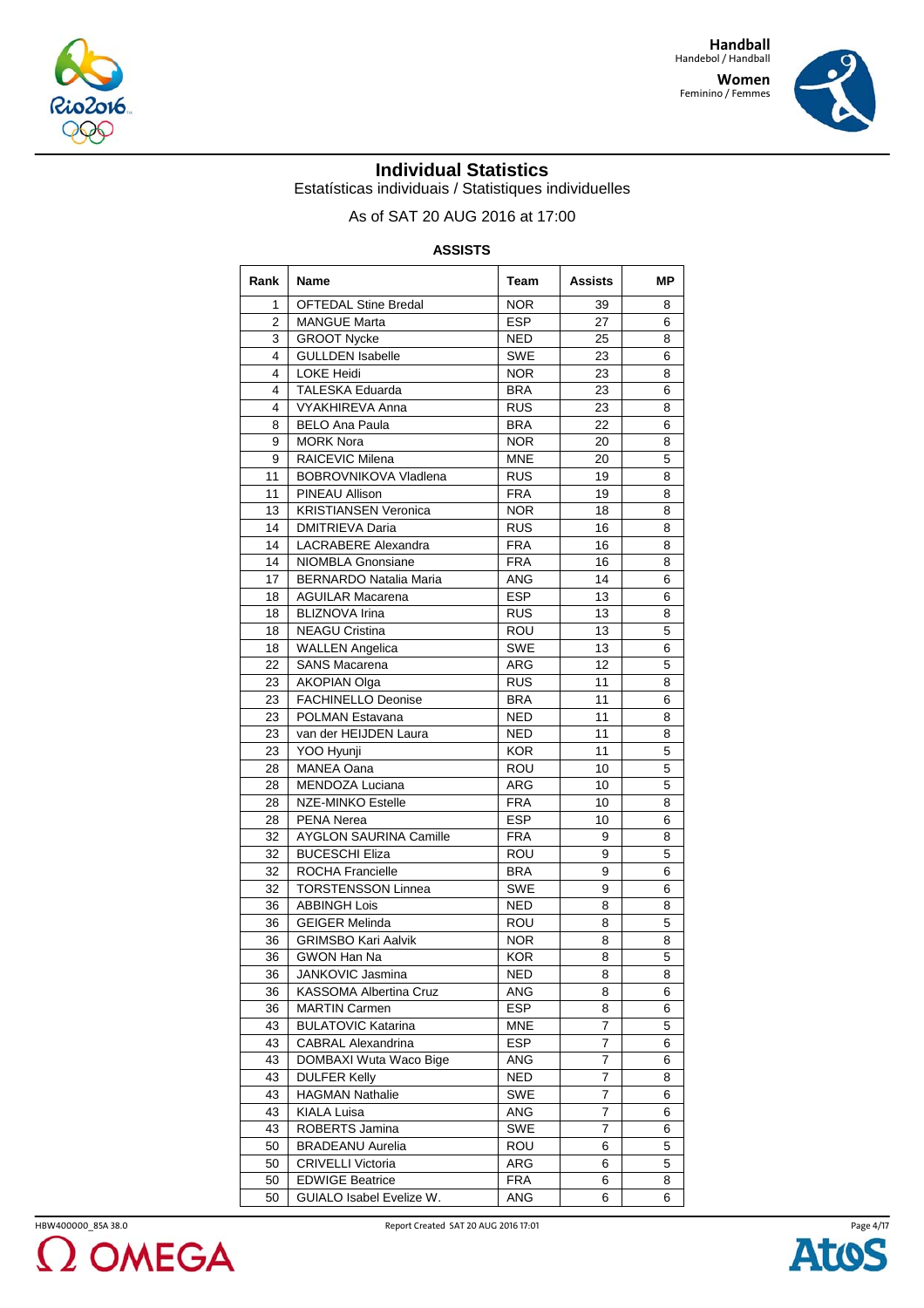



## **Individual Statistics**

Estatísticas individuais / Statistiques individuelles

# As of SAT 20 AUG 2016 at 17:00

## **ASSISTS**

| Rank | Name                             | Team       | <b>Assists</b> | MΡ             |
|------|----------------------------------|------------|----------------|----------------|
| 50   | PIZZO Manuela                    | <b>ARG</b> | 6              | 5              |
| 50   | RYU Eun Hee                      | <b>KOR</b> | 6              | 5              |
| 50   | SIM Haein                        | <b>KOR</b> | 6              | 5              |
| 50   | van OLPHEN Sanne                 | <b>NED</b> | 6              | 8              |
| 50   | <b>WESTER Tess</b>               | <b>NED</b> | 6              | 8              |
| 59   | ALM Jenny                        | <b>SWE</b> | 5              | 6              |
| 59   | <b>BROCH Yvette</b>              | <b>NED</b> | 5              | 8              |
| 59   | <b>CARLOS Azenaide Daniela</b>   | <b>ANG</b> | 5              | 6              |
| 59   | <b>ILINA Ekaterina</b>           | <b>RUS</b> | 5              | 8              |
| 59   | <b>JACOBSEN Sabina</b>           | <b>SWE</b> | 5              | 6              |
| 59   | JAUKOVIC Durdina                 | <b>MNE</b> | 5              | 5              |
| 59   | <b>KURTOVIC Amanda</b>           | <b>NOR</b> | 5              | 8              |
| 59   | <b>LANDRE Laurisa</b>            | <b>FRA</b> | 5              | 8              |
| 59   | <b>SEN Anna</b>                  | <b>RUS</b> | 5              | 8              |
| 59   | <b>SNELDER Danick</b>            | <b>NED</b> | 5              | 8              |
| 59   | STROMBERG Carin                  | <b>SWE</b> | 5              | 6              |
| 70   | <b>ARNTZEN Emilie Hegh</b>       | <b>NOR</b> | 4              | 8              |
| 70   | <b>CAMPIGLI Rocio</b>            | <b>ARG</b> | 4              | 5              |
| 70   | <b>CHAVEZ Elizabet</b>           | <b>ESP</b> | 4              | 6              |
| 70   | <b>DEMBELE Siraba</b>            | <b>FRA</b> | 4              | 8              |
| 70   | <b>FRAFJORD Marit Malm</b>       | <b>NOR</b> | 4              | 8              |
| 70   | FRANCA da SILVA Fernanda         | <b>BRA</b> | 4              | 6              |
| 70   | <b>MENA Antonela</b>             | <b>ARG</b> |                |                |
| 70   | PETROVIC Radmila                 | <b>MNE</b> | 4              | 5<br>5         |
| 70   |                                  | <b>MNE</b> | 4<br>4         | 3              |
|      | POPOVIC Bojana                   |            |                |                |
| 70   | RADICEVIC Jovanka                | <b>MNE</b> | 4              | 5              |
| 70   | <b>SONG Hairim</b>               | <b>KOR</b> | 4              | 3              |
| 70   | <b>ZAADI DEUNA Grace</b>         | <b>FRA</b> | 4              | 8              |
| 70   | ZHILINSKAYTE Victoria            | RUS        | 4              | 8              |
| 83   | ALBERTO Neli                     | <b>ESP</b> | 3              | 5              |
| 83   | ARENHART Barbara                 | <b>BRA</b> | 3              | 6              |
| 83   | <b>BULATOVIC Andela</b>          | <b>MNE</b> | 3              | 5              |
| 83   | <b>BUNDSEN Johanna</b>           | <b>SWE</b> | 3              | 6              |
| 83   | CAZANGA Magda Alfredo            | <b>ANG</b> | 3              | 6              |
| 83   | <b>HARO Lucia</b>                | ARG        | 3              | 5              |
| 83   | <b>HERREM Camilla</b>            | <b>NOR</b> | 3              | 8              |
| 83   | <b>KIM Jinyi</b>                 | <b>KOR</b> | 3              | 5              |
| 83   | KIM Ona                          | <b>KOR</b> | 3              | $\overline{c}$ |
| 83   | LAZOVIC Suzana                   | <b>MNE</b> | $\overline{3}$ | 5              |
| 83   | MACHADO Juliana Jose             | <b>ANG</b> | 3              | 6              |
| 83   | MALESTEIN Angela                 | <b>NED</b> | 3              | 8              |
| 83   | MEHMEDOVIC Majda                 | <b>MNE</b> | 3              | 5              |
| 83   | <b>MONTEIRO Lurdes Marcelina</b> | ANG        | 3              | 6              |
| 83   | OH Yongran                       | <b>KOR</b> | 3              | 5              |
| 83   | PETROVA Mayya                    | <b>RUS</b> | 3              | 8              |
| 83   | PINEDO Elizabeth                 | <b>ESP</b> | 3              | 6              |
| 83   | SALVADO Luciana                  | ARG        | 3              | 5              |
| 83   | SUDAKOVA Marina                  | <b>RUS</b> | 3              | 8              |
| 83   | VENANCIO Liliana da Silva        | ANG        | 3              | 6              |
| 83   | WOO Sunhee                       | <b>KOR</b> | 3              | 5              |
| 104  | <b>BLOHM Linn</b>                | SWE        | 2              | 6              |
| 104  | ELORZA Patricia                  | <b>ESP</b> | 2              | 6              |
| 104  | EROKHINA Tatiana                 | <b>RUS</b> | $\overline{2}$ | 5              |





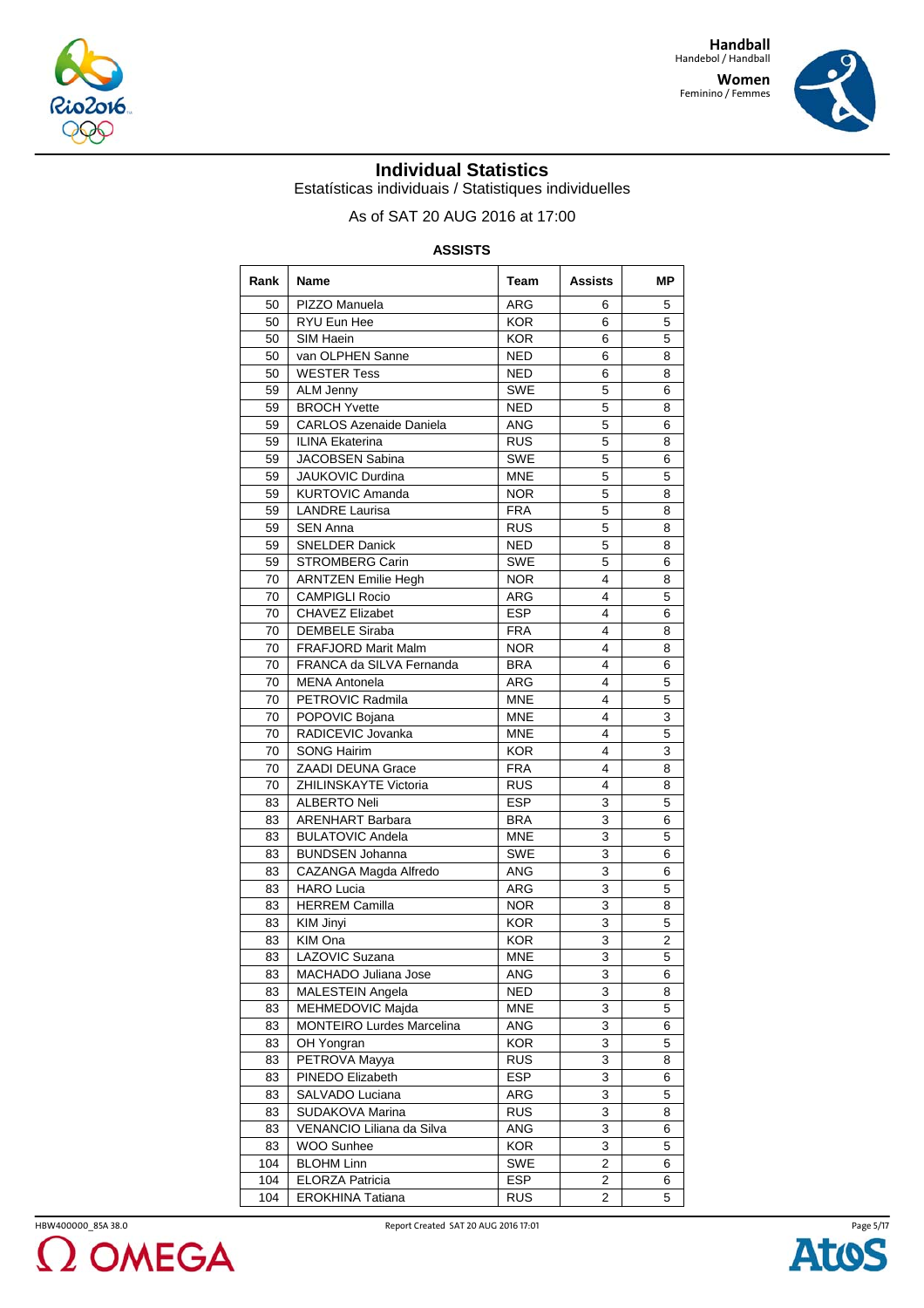



## **Individual Statistics**

Estatísticas individuais / Statistiques individuelles

# As of SAT 20 AUG 2016 at 17:00

## **ASSISTS**

| Rank             | <b>Name</b>                          | Team       | <b>Assists</b> | <b>MP</b>      |
|------------------|--------------------------------------|------------|----------------|----------------|
| 104              | <b>GONZALEZ Lara</b>                 | <b>ESP</b> | 2              | 6              |
| 104              | <b>KALININA Viktoriia</b>            | <b>RUS</b> | $\overline{2}$ | 8              |
| 104              | <b>KOREN Linn-Kristin Riegelhuth</b> | <b>NOR</b> | 2              | 8              |
| 104              | KUZNETSOVA Polina                    | <b>RUS</b> | $\overline{2}$ | 8              |
| 104              | <b>LUCIANO Ailly</b>                 | <b>NED</b> | 2              | 8              |
| 104              | <b>MARENNIKOVA Ekaterina</b>         | <b>RUS</b> | $\overline{c}$ | 8              |
| 104              | PIEDADE Daniela                      | <b>BRA</b> | 2              | 6              |
| 104              | <b>PROUVENSIER Marie</b>             | <b>FRA</b> | $\overline{2}$ | 3              |
| 104              | <b>QUINTINO Jessica</b>              | <b>BRA</b> | 2              | 6              |
| 104              | <b>TEGSTEDT Frida</b>                | <b>SWE</b> | 2              | 6              |
| 117              | <b>ARDEAN ELISEI Valentina</b>       | ROU        | 1              | 5              |
| 117              | <b>BELOTTI Amelia</b>                | <b>ARG</b> | 1              | 5              |
| 117              | <b>BIANCHI Valeria</b>               | ARG        | 1              | $\overline{2}$ |
| 117              | <b>BULLEUX Chloe</b>                 | <b>FRA</b> | 1              | $\overline{7}$ |
| 117              | CHINTOAN Florina                     | ROU        | 1              | 5              |
| 117              | CHOI Sumin                           | <b>KOR</b> | 1              | 5              |
| 117              | DANCETTE Blandine                    | <b>FRA</b> | 1              | 5              |
| 117              | <b>DINIZ Fabiana</b>                 | <b>BRA</b> | 1              | 6              |
| 117              | <b>EGOZKUE Naiara</b>                | <b>ESP</b> | 1              | 6              |
| 117              | <b>EK Michaela</b>                   | <b>SWE</b> | 1              | 5              |
| 117              | <b>GANDULFO Macarena</b>             | <b>ARG</b> | 1              | 5              |
| 117              | <b>GLAUSER Laura</b>                 | <b>FRA</b> | 1              | 8              |
| 117              | <b>GOOS Michelle</b>                 | <b>NED</b> | 1              | 8              |
| 117              | <b>HOUETTE Manon</b>                 | <b>FRA</b> | 1              | 8              |
| 117              | <b>IDEHN Filippa</b>                 | <b>SWE</b> | 1              | 6              |
| 117              | <b>JOVANOVIC Marija</b>              | <b>MNE</b> | 1              | $\overline{2}$ |
| 117              | JUNG Yura                            | <b>KOR</b> | 1              | 5              |
| 117              | <b>LEE Eunbi</b>                     | <b>KOR</b> | 1              | 5              |
| 117              | <b>LOPEZ Marta</b>                   | <b>ESP</b> | 1              | 6              |
| 117              | <b>LUNDE Katrine</b>                 | <b>NOR</b> | 1              | 8              |
| 117              | <b>NAVARRO Silvia</b>                | <b>ESP</b> | 1              | 6              |
| 117              | <b>PARK Mira</b>                     | <b>KOR</b> | 1              | 5              |
| 117              | PAVICEVIC Biljana                    | <b>MNE</b> | 1              | 5              |
| 117              | PESSOA Mayssa Raquel                 | <b>BRA</b> | 1              | 6              |
| 117              | RAJCIC Marina                        | <b>MNE</b> | 1              | 5              |
| $\overline{1}17$ | RAMUSOVIC Ema                        | <b>MNE</b> | 1              | 5              |
| 117              | ROCHA Samira                         | <b>BRA</b> | 1              | 6              |
| 117              | <b>SAND Louise</b>                   | <b>SWE</b> | 1              | 6              |
| 117              | SOLBERG Sanna                        | <b>NOR</b> | 1              | 8              |
| 117              | VIZITIU Patricia                     | <b>ROU</b> | 1              | 5              |
| 117              | <b>YU Sojeong</b>                    | <b>KOR</b> | $\overline{1}$ | $\overline{5}$ |

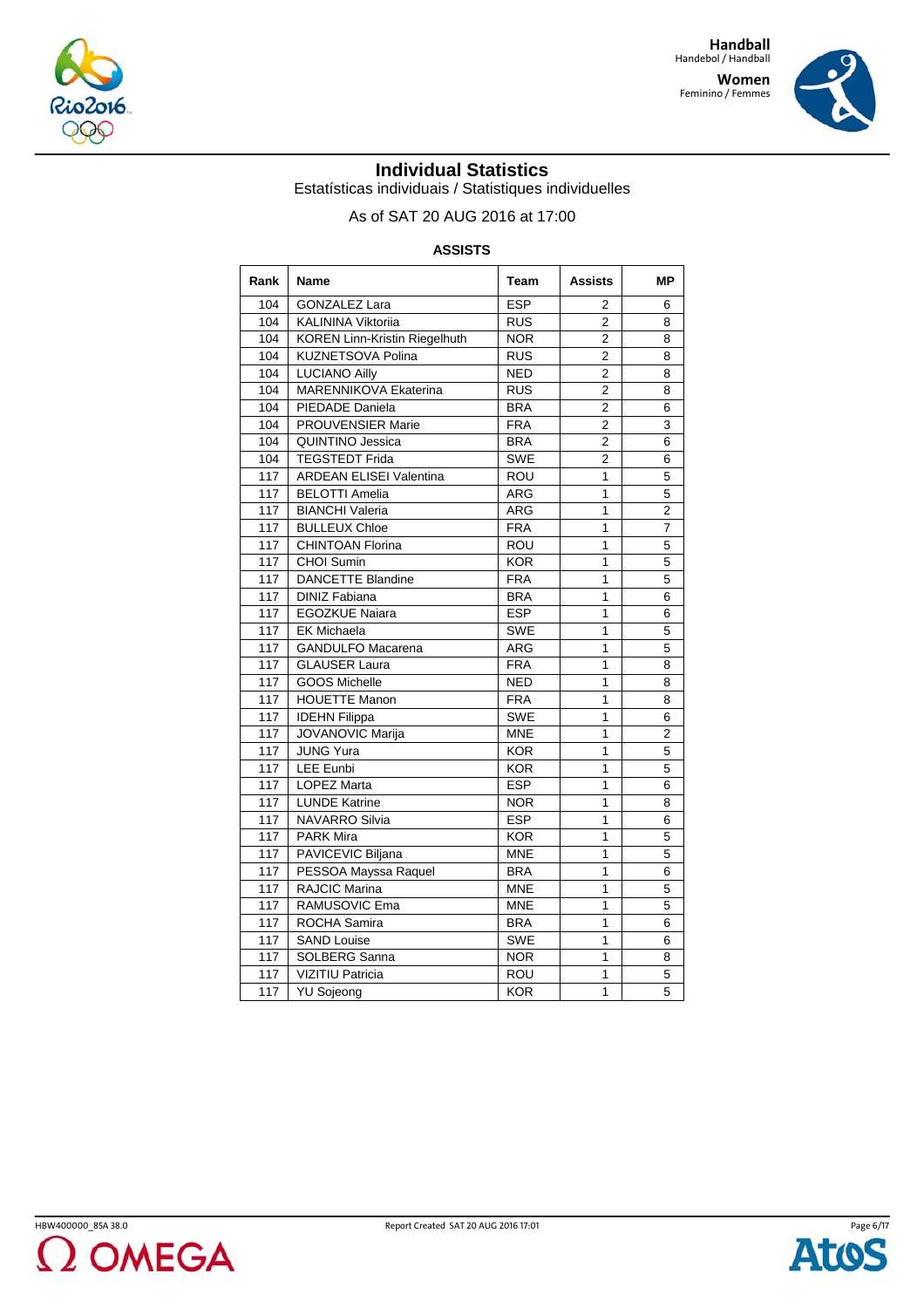



## **Individual Statistics**

Estatísticas individuais / Statistiques individuelles

As of SAT 20 AUG 2016 at 17:00

| Rank           | Name                            | Team                               | Goals+<br>Assists | Goals             | Assists             | МP             |
|----------------|---------------------------------|------------------------------------|-------------------|-------------------|---------------------|----------------|
| 1              | <b>MORK Nora</b>                | <b>NOR</b>                         | 82                | 62                | 20                  | 8              |
| $\overline{2}$ | <b>OFTEDAL Stine Bredal</b>     | <b>NOR</b>                         | 69                | 30                | 39                  | 8              |
| 3              | LACRABERE Alexandra             | <b>FRA</b>                         | 62                | 46                | 16                  | 8              |
| 4              | <b>BELO Ana Paula</b>           | <b>BRA</b>                         | 59                | 37                | 22                  | 6              |
| 4              | <b>GULLDEN Isabelle</b>         | <b>SWE</b>                         | 59                | 36                | 23                  | 6              |
| 4              | <b>VYAKHIREVA Anna</b>          | <b>RUS</b>                         | 59                | 36                | 23                  | 8              |
| $\overline{7}$ | <b>NEAGU Cristina</b>           | ROU                                | 57                | 44                | 13                  | 5              |
| 8              | <b>KRISTIANSEN Veronica</b>     | <b>NOR</b>                         | 55                | 37                | 18                  | 8              |
| 9              | <b>LOKE Heidi</b>               | <b>NOR</b>                         | 54                | 31                | 23                  | 8              |
| 10             | <b>GROOT Nycke</b>              | <b>NED</b>                         | 53                | 28                | 25                  | 8              |
| 11             | PINEAU Allison                  | <b>FRA</b>                         | 51                | 32                | 19                  | 8              |
| 12             | <b>BOBROVNIKOVA Vladlena</b>    | <b>RUS</b>                         | 48                | 29                | 19                  | 8              |
| 13             | POLMAN Estavana                 | <b>NED</b>                         | 47                | 36                | 11                  | 8              |
| 14             | <b>BERNARDO Natalia Maria</b>   | <b>ANG</b>                         | 45                | 31                | 14                  | 6              |
| 14             | <b>HAGMAN Nathalie</b>          | <b>SWE</b>                         | 45                | 38                | $\overline{7}$      | 6              |
| 16             | <b>DMITRIEVA Daria</b>          | <b>RUS</b>                         | 44                | 28                | 16                  | 8              |
| 17             | van der HEIJDEN Laura           | <b>NED</b>                         | 43                | 32                | 11                  | 8              |
| 18             | <b>PENA Nerea</b>               | <b>ESP</b>                         | 42                | 32                | 10                  | 6              |
| 19             | <b>GUIALO Isabel Evelize W.</b> | ANG                                | 41                | 35                | 6                   | 6              |
| 20             | <b>MANGUE Marta</b>             | <b>ESP</b>                         | 39                | 12                | 27                  | 6              |
| 20             | <b>TALESKA Eduarda</b>          | <b>BRA</b>                         | 39                | 16                | 23                  | 6              |
| 22             | <b>BULATOVIC Katarina</b>       | <b>MNE</b>                         | 38                | 31                | $\overline{7}$      | 5              |
| 23             | <b>BLIZNOVA Irina</b>           | <b>RUS</b>                         | 37                | 24                | 13                  | 8              |
| 23             | <b>CABRAL Alexandrina</b>       | <b>ESP</b>                         | 37                | 30                | 7                   | 6              |
| 25             | GWON Han Na                     | <b>KOR</b>                         | 33                | 25                | 8                   | 5              |
| 25             | <b>HERREM Camilla</b>           | <b>NOR</b>                         | 33                | 30                | $\mathbf{3}$        | 8              |
| 25             | NIOMBLA Gnonsiane               | <b>FRA</b>                         | 33                | 17                | 16                  | 8              |
| 28             | <b>KUZNETSOVA Polina</b>        | <b>RUS</b>                         | 32                | 30                | 2                   | 8              |
| 28             | <b>MARTIN Carmen</b>            | <b>ESP</b>                         | 32                | 24                | 8                   | 6              |
| 30             | <b>FACHINELLO Deonise</b>       | <b>BRA</b>                         | 31                | 20                | 11                  | 6              |
| 30             | <b>ILINA Ekaterina</b>          | <b>RUS</b>                         | 31                | 26                | 5                   | 8              |
| 32             | <b>KURTOVIC Amanda</b>          | <b>NOR</b>                         | 29                | 24                | 5                   | 8              |
| 33             | FRANCA da SILVA Fernanda        | <b>BRA</b>                         | 28                | 24                | $\overline{4}$      | 6              |
| 33             | MENDOZA Luciana                 | ARG                                | 28                | 18                | 10                  | 5              |
| 35             | <b>DEMBELE Siraba</b>           | <b>FRA</b>                         | 27                | 23                | $\overline{4}$      | 8              |
| 35             | <b>TORSTENSSON Linnea</b>       | <b>SWE</b>                         | 27                | 18                | 9                   | 6              |
| 37             | MALESTEIN Angela                | <b>NED</b>                         | 26                | 23                | 3                   | 8              |
| 37             | <b>MARTINEZ Alexandra</b>       | <b>BRA</b>                         | 26                | 26                |                     | 6              |
| 37             | RAICEVIC Milena                 | <b>MNE</b>                         | 26                | 6                 | 20                  | $\overline{5}$ |
| 37             | ROBERTS Jamina                  | <b>SWE</b>                         | 26                | 19                | 7                   | 6              |
| 37             | SUDAKOVA Marina                 | <b>RUS</b>                         | 26                | 23                | 3                   | 8              |
| 42             | <b>AKOPIAN Olga</b>             | <b>RUS</b>                         | 25                | 14                | 11                  | 8              |
| 42             | NZE-MINKO Estelle               | <b>FRA</b>                         | 25                | 15                | 10                  | 8              |
| 44             | <b>ABBINGH Lois</b>             | <b>NED</b>                         | 24                | 16                | 8                   | 8              |
| 44             | <b>BROCH Yvette</b>             | <b>NED</b>                         | 24                | 19                | 5                   | 8              |
| 44             | <b>CARLOS Azenaide Daniela</b>  | ANG                                | 24                | 19                | 5                   | 6              |
| 47             | <b>AGUILAR Macarena</b>         | ESP                                | 23                | 10                | 13                  | 6              |
| 47             | <b>LANDRE Laurisa</b>           | <b>FRA</b>                         | 23                | 18                | 5                   | 8              |
| 49             | <b>GEIGER Melinda</b>           | <b>ROU</b>                         | 22                | 14                | 8                   | 5              |
| 49             | PIZZO Manuela                   | ARG                                | 22                | 16                | 6                   | 5              |
| 51             | <b>BLOHM Linn</b>               | SWE                                | 20                | 18                | $\overline{2}$      | 6              |
| 51             | KASSOMA Albertina Cruz          | ANG<br>$\ensuremath{\mathsf{MNE}}$ | 20                | $12 \overline{ }$ | 8<br>$\overline{4}$ | 6<br>5         |
| 51             | RADICEVIC Jovanka               |                                    | 20                | 16                |                     |                |



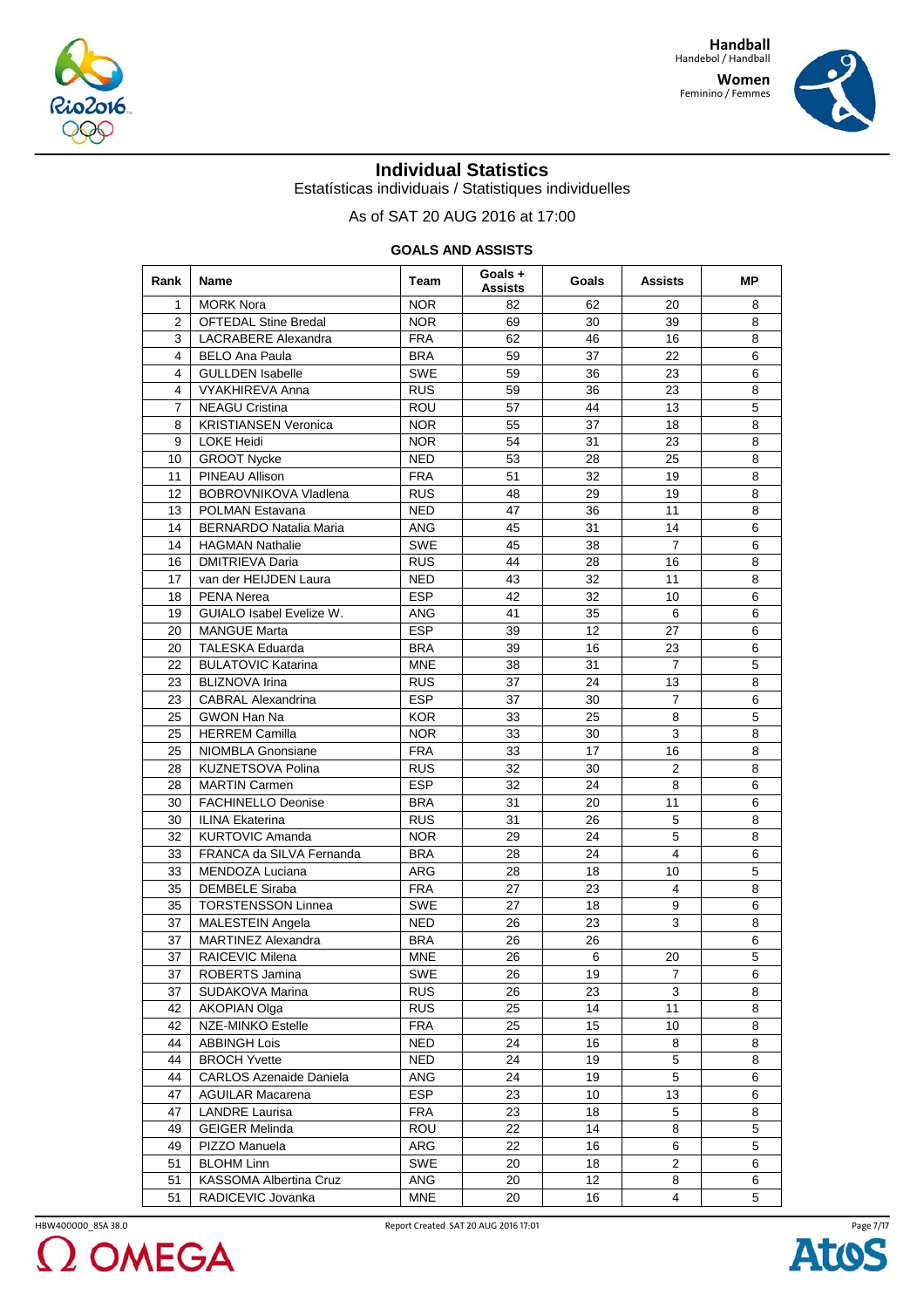



## **Individual Statistics**

Estatísticas individuais / Statistiques individuelles

As of SAT 20 AUG 2016 at 17:00

| Rank | <b>Name</b>                | Team       | Goals+<br>Assists | Goals          | Assists                 | МP             |
|------|----------------------------|------------|-------------------|----------------|-------------------------|----------------|
| 51   | <b>SANS Macarena</b>       | ARG        | 20                | 8              | 12                      | 5              |
| 51   | <b>SEN Anna</b>            | <b>RUS</b> | 20                | 15             | 5                       | 8              |
| 51   | YOO Hyunji                 | <b>KOR</b> | 20                | 9              | 11                      | 5              |
| 57   | <b>MANEA Oana</b>          | ROU        | 19                | 9              | 10                      | 5              |
| 57   | <b>WALLEN Angelica</b>     | <b>SWE</b> | 19                | 6              | 13                      | 6              |
| 57   | WOO Sunhee                 | <b>KOR</b> | 19                | 16             | 3                       | 5              |
| 60   | AYGLON SAURINA Camille     | <b>FRA</b> | 18                | 9              | 9                       | 8              |
| 60   | MEHMEDOVIC Majda           | <b>MNE</b> | 18                | 15             | 3                       | 5              |
| 60   | PINEDO Elizabeth           | <b>ESP</b> | 18                | 15             | 3                       | 6              |
| 60   | RYU Eun Hee                | <b>KOR</b> | 18                | 12             | 6                       | 5              |
| 60   | <b>SNELDER Danick</b>      | <b>NED</b> | 18                | 13             | 5                       | 8              |
| 65   | <b>ARNTZEN Emilie Hegh</b> | <b>NOR</b> | 17                | 13             | 4                       | 8              |
| 65   | <b>CHOI Sumin</b>          | <b>KOR</b> | 17                | 16             | $\mathbf{1}$            | 5              |
| 67   | <b>BUCESCHI Eliza</b>      | ROU        | 16                | $\overline{7}$ | 9                       | 5              |
| 67   | van OLPHEN Sanne           | <b>NED</b> | 16                | 10             | 6                       | 8              |
| 69   | <b>CAMPIGLI Rocio</b>      | <b>ARG</b> | 15                | 11             | 4                       | $\mathbf 5$    |
| 69   | CAZANGA Magda Alfredo      | <b>ANG</b> | 15                | 12             | 3                       | 6              |
| 69   | <b>CHAVEZ Elizabet</b>     | <b>ESP</b> | 15                | 11             | 4                       | 6              |
| 69   | DOMBAXI Wuta Waco Bige     | ANG        | 15                | 8              | $\overline{7}$          | 6              |
| 69   | <b>GOOS Michelle</b>       | <b>NED</b> | 15                | 14             | $\mathbf{1}$            | 8              |
| 69   | <b>JUNG Yura</b>           | <b>KOR</b> | 15                | 14             | $\mathbf{1}$            | 5              |
| 69   | <b>ROCHA Francielle</b>    | <b>BRA</b> | 15                | 6              | 9                       | 6              |
| 69   | SIM Haein                  | <b>KOR</b> | 15                | 9              | 6                       | 5              |
| 69   | ZHILINSKAYTE Victoria      | <b>RUS</b> | 15                | 11             | $\overline{4}$          | 8              |
| 78   | <b>ALM Jenny</b>           | <b>SWE</b> | 14                | 9              | 5                       | 6              |
| 78   | <b>CHIPER Laura</b>        | <b>ROU</b> | 14                | 14             |                         | 5              |
| 78   | <b>HOUETTE Manon</b>       | <b>FRA</b> | 14                | 13             | $\mathbf{1}$            | 8              |
| 78   | <b>JAUKOVIC Durdina</b>    | <b>MNE</b> | 14                | 9              | 5                       | 5              |
| 82   | MACHADO Juliana Jose       | <b>ANG</b> | 13                | 10             | 3                       | 6              |
| 82   | <b>MENA Antonela</b>       | ARG        | 13                | 9              | 4                       | 5              |
| 82   | PETROVA Mayya              | <b>RUS</b> | 13                | 10             | 3                       | 8              |
| 82   | PETROVIC Radmila           | <b>MNE</b> | 13                | 9              | $\overline{4}$          | 5              |
| 86   | KIM Ona                    | <b>KOR</b> | 12                | 9              | 3                       | $\overline{2}$ |
| 86   | MARENNIKOVA Ekaterina      | <b>RUS</b> | 12                | 10             | $\overline{2}$          | 8              |
| 86   | QUINTINO Jessica           | <b>BRA</b> | 12                | 10             | $\overline{2}$          | 6              |
| 86   | <b>SAND Louise</b>         | <b>SWE</b> | 12                | 11             | $\mathbf{1}$            | 6              |
| 86   | <b>SMEETS Martine</b>      | <b>NED</b> | 12                | 12             |                         | 8              |
| 91   | <b>BELOTTI Amelia</b>      | ARG        | 11                | 10             | 1                       | 5              |
| 91   | <b>KIALA Luisa</b>         | <b>ANG</b> | 11                | 4              | $\overline{7}$          | 6              |
| 91   | <b>LUCIANO Ailly</b>       | <b>NED</b> | 11                | 9              | 2                       | 8              |
| 91   | SOLBERG Sanna              | <b>NOR</b> | 11                | 10             | $\mathbf{1}$            | 8              |
| 95   | <b>ALBERTO Neli</b>        | <b>ESP</b> | 10                | $\overline{7}$ | 3                       | 5              |
| 95   | <b>CRIVELLI Victoria</b>   | ARG        | 10                | 4              | 6                       | 5              |
| 95   | <b>EDWIGE Beatrice</b>     | <b>FRA</b> | 10                | 4              | 6                       | 8              |
| 95   | SALVADO Luciana            | ARG        | 10                | 7              | 3                       | 5              |
| 95   | <b>SONG Hairim</b>         | <b>KOR</b> | 10                | 6              | $\overline{4}$          | 3              |
| 100  | <b>BRADEANU Aurelia</b>    | ROU        | 9                 | 3              | 6                       | 5              |
| 100  | <b>DULFER Kelly</b>        | <b>NED</b> | 9                 | $\overline{2}$ | 7                       | 8              |
| 100  | JACOBSEN Sabina            | SWE        | 9                 | $\overline{4}$ | 5                       | 6              |
| 100  | LAZOVIC Suzana             | <b>MNE</b> | 9                 | 6              | 3                       | 5              |
| 100  | PAVICEVIC Biljana          | <b>MNE</b> | 9                 | 8              | 1                       | 5              |
| 100  | PIEDADE Daniela            | <b>BRA</b> | 9                 | 7              | $\overline{\mathbf{c}}$ | 6              |
| 100  | ROCHA Samira               | <b>BRA</b> | 9                 | 8              | $\mathbf{1}$            | 6              |



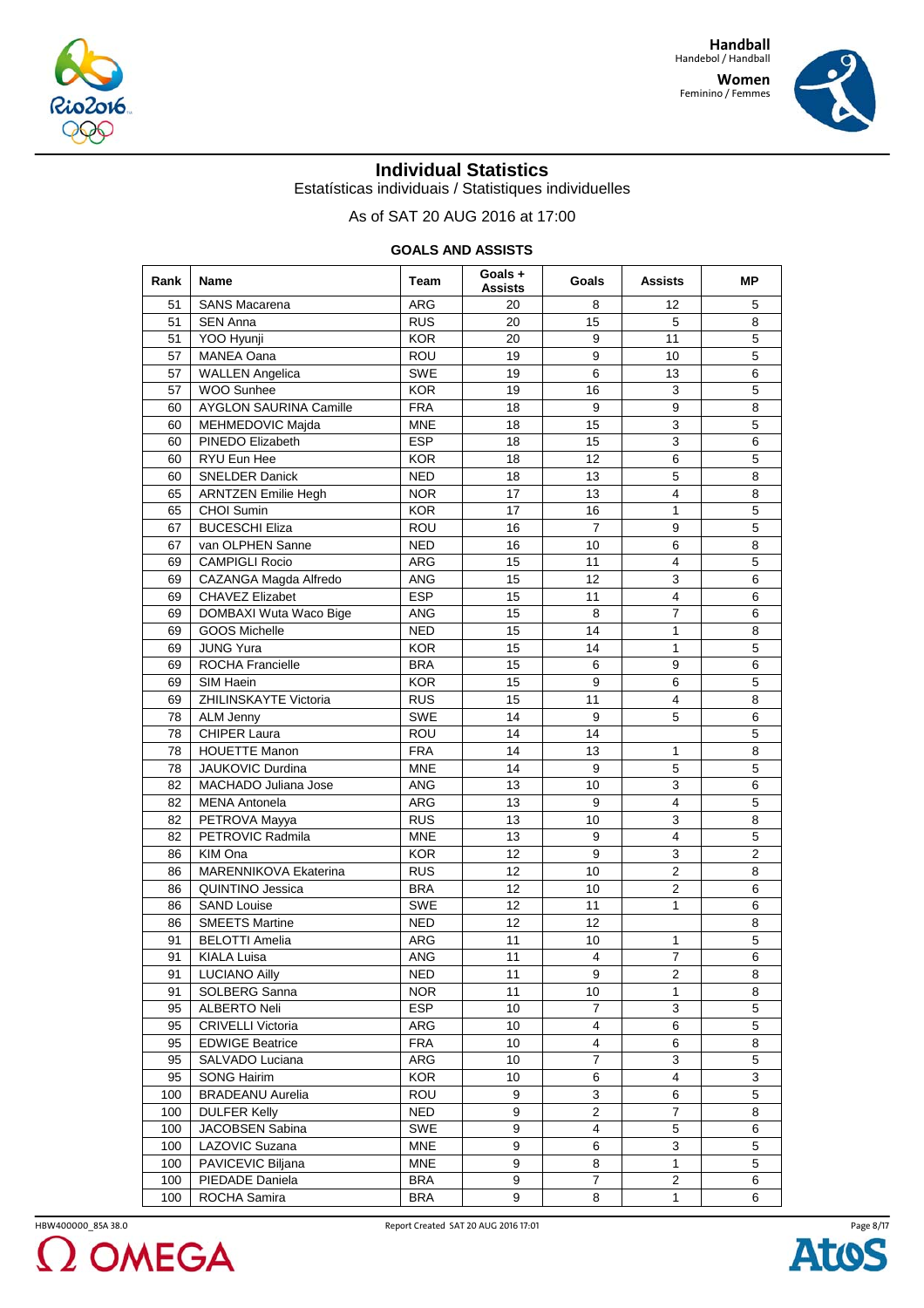



## **Individual Statistics**

Estatísticas individuais / Statistiques individuelles

As of SAT 20 AUG 2016 at 17:00

| Rank | <b>Name</b>                          | Team       | Goals+<br>Assists | Goals          | Assists        | MР             |
|------|--------------------------------------|------------|-------------------|----------------|----------------|----------------|
| 107  | <b>BULLEUX Chloe</b>                 | <b>FRA</b> | 8                 | 7              | 1              | 7              |
| 107  | <b>GRIMSBO Kari Aalvik</b>           | <b>NOR</b> | 8                 |                | 8              | 8              |
| 107  | JANKOVIC Jasmina                     | <b>NED</b> | 8                 |                | 8              | 8              |
| 107  | KIM Jinyi                            | <b>KOR</b> | 8                 | 5              | 3              | 5              |
| 107  | POPOVIC Bojana                       | <b>MNE</b> | 8                 | 4              | 4              | 3              |
| 107  | <b>WESTER Tess</b>                   | <b>NED</b> | 8                 | $\overline{2}$ | 6              | 8              |
| 113  | <b>ARDEAN ELISEI Valentina</b>       | ROU        | $\overline{7}$    | 6              | $\mathbf{1}$   | 5              |
| 113  | <b>CHINTOAN Florina</b>              | <b>ROU</b> | 7                 | 6              | $\mathbf{1}$   | 5              |
| 113  | <b>FRAFJORD Marit Malm</b>           | <b>NOR</b> | $\overline{7}$    | 3              | 4              | 8              |
| 113  | <b>HARO Lucia</b>                    | ARG        | $\overline{7}$    | $\overline{4}$ | 3              | 5              |
| 113  | <b>MONTEIRO Lurdes Marcelina</b>     | <b>ANG</b> | $\overline{7}$    | 4              | 3              | 6              |
| 113  | <b>STROMBERG Carin</b>               | <b>SWE</b> | 7                 | $\overline{2}$ | 5              | 6              |
| 113  | VENANCIO Liliana da Silva            | <b>ANG</b> | 7                 | 4              | 3              | 6              |
| 120  | <b>EGOZKUE Naiara</b>                | <b>ESP</b> | 6                 | 5              | 1              | 6              |
| 120  | <b>EK Michaela</b>                   | <b>SWE</b> | 6                 | 5              | $\mathbf{1}$   | 5              |
| 120  | <b>KOREN Linn-Kristin Riegelhuth</b> | <b>NOR</b> | 6                 | 4              | 2              | 8              |
| 120  | <b>YU Sojeong</b>                    | <b>KOR</b> | 6                 | 5              | $\mathbf{1}$   | 5              |
| 124  | <b>ELORZA Patricia</b>               | <b>ESP</b> | 5                 | 3              | $\overline{2}$ | 6              |
| 124  | <b>GANDULFO Macarena</b>             | ARG        | 5                 | 4              | 1              | 5              |
| 124  | <b>KARSTEN Elke</b>                  | <b>ARG</b> | 5                 | 5              |                | 3              |
| 124  | <b>PROUVENSIER Marie</b>             | <b>FRA</b> | 5                 | 3              | $\overline{2}$ | 3              |
| 124  | <b>TEGSTEDT Frida</b>                | <b>SWE</b> | 5                 | 3              | $\overline{2}$ | 6              |
| 124  | <b>ZAADI DEUNA Grace</b>             | <b>FRA</b> | 5                 | $\mathbf{1}$   | $\overline{4}$ | 8              |
| 130  | <b>ARENHART Barbara</b>              | <b>BRA</b> | 4                 | 1              | 3              | 6              |
| 130  | <b>BULATOVIC Andela</b>              | <b>MNE</b> | 4                 | 1              | 3              | 5              |
| 130  | <b>IACOI</b> Xoana                   | <b>ARG</b> | 4                 | $\overline{4}$ |                | 5              |
| 130  | LEE Eunbi                            | <b>KOR</b> | 4                 | 3              | 1              | 5              |
| 130  | SANTOS Janete Viegas dos             | <b>ANG</b> | 4                 | 4              |                | 6              |
| 135  | <b>BUNDSEN Johanna</b>               | <b>SWE</b> | 3                 |                | 3              | 6              |
| 135  | <b>DINIZ Fabiana</b>                 | <b>BRA</b> | 3                 | $\overline{2}$ | $\mathbf{1}$   | 6              |
| 135  | <b>GONZALEZ Lara</b>                 | <b>ESP</b> | 3                 | 1              | $\overline{2}$ | 6              |
| 135  | LIMA de ARAUJO Tamires               | <b>BRA</b> | 3                 | 3              |                | 6              |
| 135  | OH Yongran                           | <b>KOR</b> | 3                 |                | 3              | 5              |
| 135  | RAMUSOVIC Ema                        | <b>MNE</b> | 3                 | 2              | 1              | 5              |
| 135  | <b>VIZITIU Patricia</b>              | <b>ROU</b> | 3                 | $\overline{2}$ | 1              | 5              |
| 142  | ALSTAD Ida                           | <b>NOR</b> | $\overline{c}$    | $\overline{2}$ |                | 8              |
| 142  | <b>BIANCHI Valeria</b>               | ARG        | $\overline{2}$    | $\mathbf{1}$   | $\mathbf{1}$   | $\overline{2}$ |
| 142  | <b>EROKHINA Tatiana</b>              | <b>RUS</b> | $\overline{2}$    |                | $\overline{2}$ | 5              |
| 142  | <b>KALININA Viktorija</b>            | <b>RUS</b> | $\overline{2}$    |                | $\overline{2}$ | 8              |
| 142  | <b>LOPEZ Marta</b>                   | <b>ESP</b> | $\overline{c}$    | 1              | 1              | 6              |
| 142  | PERIANU Gabriela                     | ROU        | $\overline{2}$    | $\overline{2}$ |                | 5              |
| 148  | <b>BLOMSTRAND Hanna</b>              | SWE        | $\mathbf{1}$      | $\mathbf{1}$   |                | 1              |
| 148  | DANCETTE Blandine                    | <b>FRA</b> | $\mathbf{1}$      | $\mathbf 0$    | 1              | 5              |
| 148  | FIER de MOURA Mayara                 | <b>BRA</b> | 1                 | 1              |                | 6              |
| 148  | <b>GLAUSER Laura</b>                 | <b>FRA</b> | 1                 |                | 1              | 8              |
| 148  | <b>HOTEA Camelia</b>                 | ROU        | 1                 | 1              |                | 5              |
| 148  | <b>IDEHN Filippa</b>                 | SWE        | 1                 |                | $\mathbf{1}$   | 6              |
| 148  | JOVANOVIC Marija                     | <b>MNE</b> | $\mathbf{1}$      |                |                | 2              |
| 148  | <b>LUNDE Katrine</b>                 | <b>NOR</b> | 1                 | 0              | 1<br>1         | 8              |
| 148  | <b>MOLID Mari</b>                    | <b>NOR</b> | $\mathbf{1}$      | $\mathbf{1}$   |                | 8              |
| 148  | NAM Yeongsin                         | <b>KOR</b> | 1                 | 1              |                | 5              |
| 148  | NAVARRO Silvia                       | <b>ESP</b> |                   |                | $\mathbf{1}$   |                |
| 148  | PARK Mira                            | <b>KOR</b> | 1<br>$\mathbf{1}$ |                | 1              | 6<br>5         |
|      |                                      |            |                   |                |                |                |



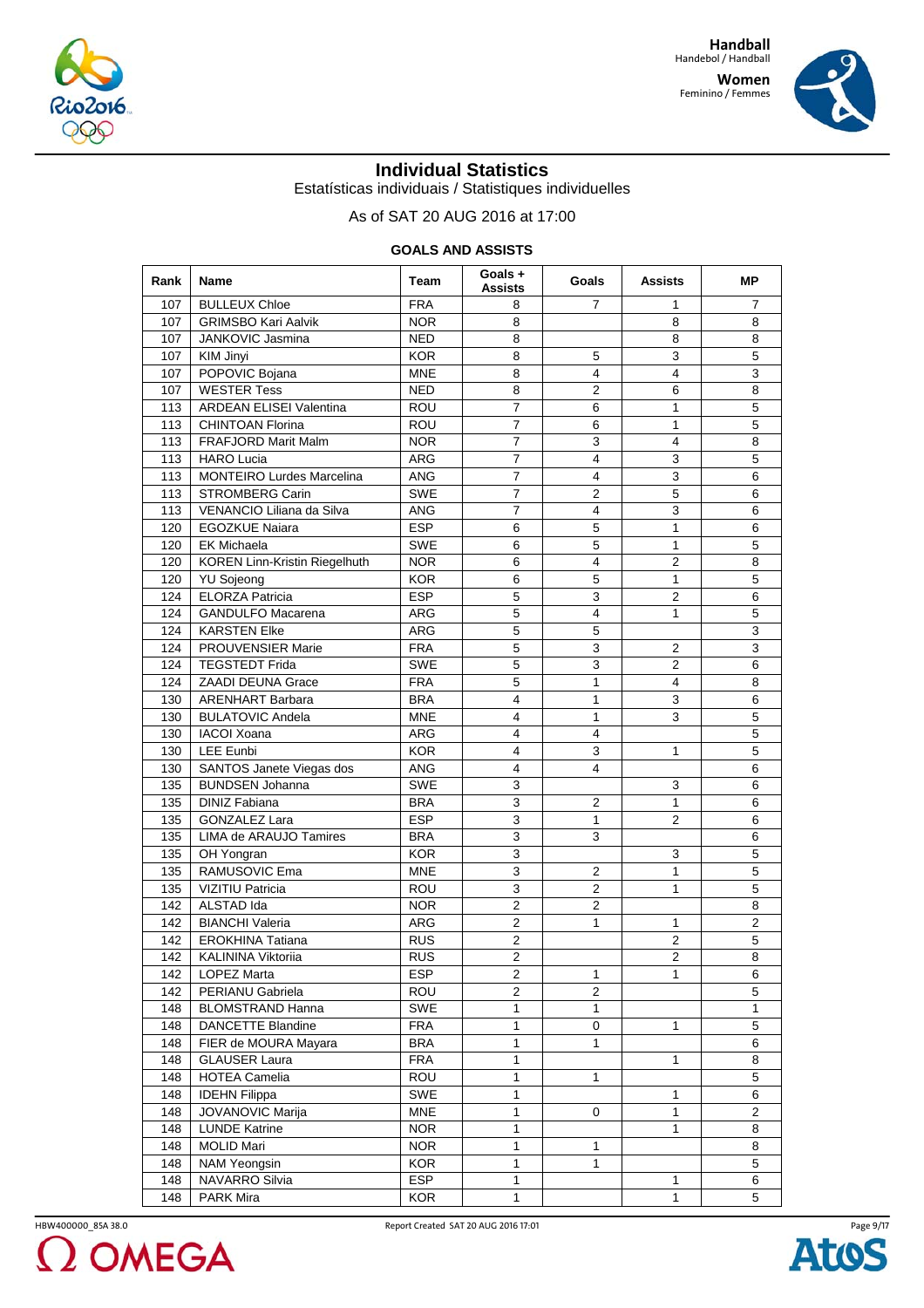



## **Individual Statistics**

Estatísticas individuais / Statistiques individuelles

As of SAT 20 AUG 2016 at 17:00

| Rank | <b>Name</b>          | Team       | Goals +<br><b>Assists</b> | Goals | Assists | <b>MP</b> |
|------|----------------------|------------|---------------------------|-------|---------|-----------|
| 148  | PESSOA Mayssa Raquel | <b>BRA</b> |                           |       |         |           |
| 148  | RAJCIC Marina        | <b>MNE</b> |                           |       |         |           |



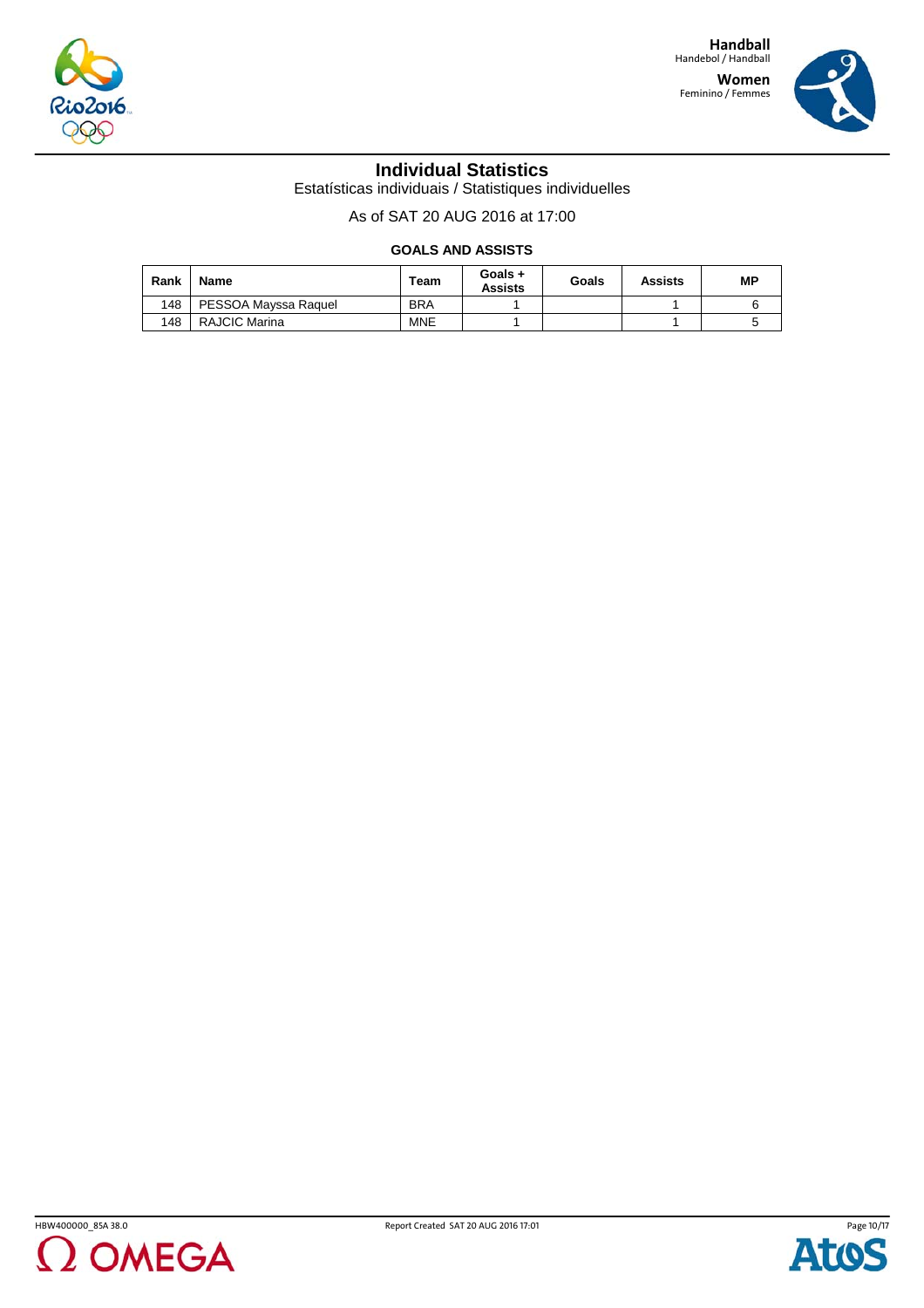



## **Individual Statistics**

Estatísticas individuais / Statistiques individuelles

# As of SAT 20 AUG 2016 at 17:00

## **STEALS**

| Rank           | <b>Name</b>                   | Team       | <b>Total</b>   | Avg. | МP |
|----------------|-------------------------------|------------|----------------|------|----|
| 1              | <b>HERREM Camilla</b>         | <b>NOR</b> | 13             | 1.6  | 8  |
| $\overline{2}$ | <b>CABRAL Alexandrina</b>     | <b>ESP</b> | 9              | 1.5  | 6  |
| 3              | <b>DULFER Kelly</b>           | NED        | 7              | 0.9  | 8  |
| 4              | MACHADO Juliana Jose          | <b>ANG</b> | 6              | 1.0  | 6  |
| 5              | PINEAU Allison                | <b>FRA</b> | 5              | 0.6  | 8  |
| 6              | <b>BERNARDO Natalia Maria</b> | <b>ANG</b> | 4              | 0.7  | 6  |
| 6              | <b>GROOT Nycke</b>            | <b>NED</b> | 4              | 0.5  | 8  |
| 6              | <b>GULLDEN Isabelle</b>       | <b>SWE</b> | 4              | 0.7  | 6  |
| 6              | KUZNETSOVA Polina             | <b>RUS</b> | 4              | 0.5  | 8  |
| 6              | MENDOZA Luciana               | ARG        | 4              | 0.8  | 5  |
| 6              | PINEDO Elizabeth              | <b>ESP</b> | 4              | 0.7  | 6  |
| 6              | RAICEVIC Milena               | <b>MNE</b> | 4              | 0.8  | 5  |
| 6              | SUDAKOVA Marina               | <b>RUS</b> | 4              | 0.5  | 8  |
| 14             | <b>BULLEUX Chloe</b>          | <b>FRA</b> | 3              | 0.4  | 7  |
| 14             | <b>DMITRIEVA Daria</b>        | <b>RUS</b> | 3              | 0.4  | 8  |
| 14             | <b>EDWIGE Beatrice</b>        | <b>FRA</b> | 3              | 0.4  | 8  |
| 14             | FRANCA da SILVA Fernanda      | <b>BRA</b> | 3              | 0.5  | 6  |
| 14             | <b>KRISTIANSEN Veronica</b>   | <b>NOR</b> | 3              | 0.4  | 8  |
| 14             | <b>KURTOVIC Amanda</b>        | <b>NOR</b> | 3              | 0.4  | 8  |
| 14             | LACRABERE Alexandra           | <b>FRA</b> | 3              | 0.4  | 8  |
| 14             | <b>LEYNAUD Amandine</b>       | <b>FRA</b> | 3              | 0.4  | 8  |
| 14             | <b>MANGUE Marta</b>           | <b>ESP</b> | 3              | 0.5  | 6  |
| 14             | RADICEVIC Jovanka             | <b>MNE</b> | 3              | 0.6  | 5  |
| 14             | <b>SANS Macarena</b>          | <b>ARG</b> | 3              | 0.6  | 5  |
| 14             | <b>TALESKA Eduarda</b>        | <b>BRA</b> | 3              | 0.5  | 6  |
| 14             | <b>TORSTENSSON Linnea</b>     | <b>SWE</b> | 3              | 0.5  | 6  |
| 27             | BELO Ana Paula                | <b>BRA</b> | $\overline{2}$ | 0.3  | 6  |
| 27             | <b>BROCH Yvette</b>           | <b>NED</b> | 2              | 0.3  | 8  |
| 27             | CHIPER Laura                  | <b>ROU</b> | $\overline{2}$ | 0.4  | 5  |
| 27             | <b>DEMBELE Siraba</b>         | <b>FRA</b> | $\overline{2}$ | 0.3  | 8  |
| 27             | DOMBAXI Wuta Waco Bige        | <b>ANG</b> | $\overline{2}$ | 0.3  | 6  |
| 27             | <b>FACHINELLO Deonise</b>     | <b>BRA</b> | 2              | 0.3  | 6  |
| 27             | <b>FRAFJORD Marit Malm</b>    | <b>NOR</b> | 2              | 0.3  | 8  |
| 27             | <b>HAGMAN Nathalie</b>        | SWE        | $\overline{2}$ | 0.3  | 6  |
| 27             | <b>ILINA Ekaterina</b>        | <b>RUS</b> | 2              | 0.3  | 8  |
| 27             | <b>LOKE Heidi</b>             | <b>NOR</b> | $\overline{2}$ | 0.3  | 8  |
| 27             | <b>LUCIANO Ailly</b>          | <b>NED</b> | $\overline{2}$ | 0.3  | 8  |
| 27             | MALESTEIN Angela              | <b>NED</b> | 2              | 0.3  | 8  |
| 27             | <b>MARTIN Carmen</b>          | <b>ESP</b> | $\overline{2}$ | 0.3  | 6  |
| 27             | <b>MARTINEZ Alexandra</b>     | <b>BRA</b> | 2              | 0.3  | 6  |
| 27             | <b>MENA Antonela</b>          | ARG        | $\overline{2}$ | 0.4  | 5  |
| 27             | <b>MORK Nora</b>              | NOR.       | 2              | 0.3  | 8  |
| 27             | NZE-MINKO Estelle             | FRA        | 2              | 0.3  | 8  |
| 27             | <b>OFTEDAL Stine Bredal</b>   | <b>NOR</b> | 2              | 0.3  | 8  |
| 27             | ROBERTS Jamina                | <b>SWE</b> | 2              | 0.3  | 6  |
| 27             | RYU Eun Hee                   | <b>KOR</b> | 2              | 0.4  | 5  |
| 27             | <b>SAND Louise</b>            | <b>SWE</b> | 2              | 0.3  | 6  |
| 27             | SIM Haein                     | <b>KOR</b> | 2              | 0.4  | 5  |
| 27             | SNELDER Danick                | <b>NED</b> | 2              | 0.3  | 8  |
| 27             | SOLBERG Sanna                 | <b>NOR</b> | 2              | 0.3  | 8  |
| 27             | <b>SONG Hairim</b>            | KOR.       | 2              | 0.7  | 3  |
| 27             | VYAKHIREVA Anna               | <b>RUS</b> | 2              | 0.3  | 8  |
| 27             | ZHILINSKAYTE Victoria         | <b>RUS</b> | 2              | 0.3  | 8  |



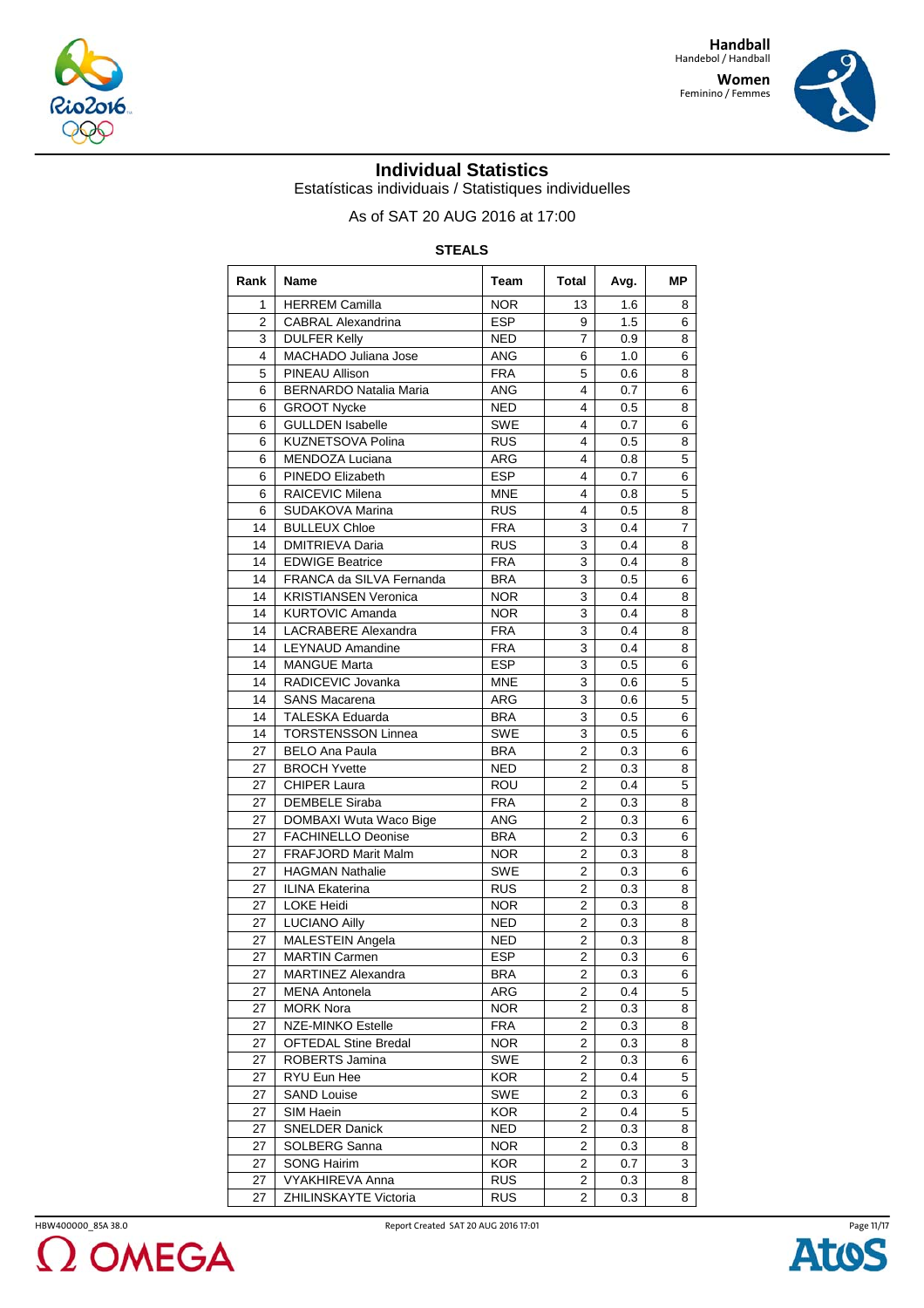



## **Individual Statistics**

Estatísticas individuais / Statistiques individuelles

# As of SAT 20 AUG 2016 at 17:00

## **STEALS**

| Rank | Name                           | Team       | <b>Total</b>   | Avg. | <b>MP</b> |
|------|--------------------------------|------------|----------------|------|-----------|
| 54   | AKOPIAN Olga                   | <b>RUS</b> | 1              | 0.1  | 8         |
| 54   | <b>ALBERTO Neli</b>            | <b>ESP</b> | 1              | 0.2  | 5         |
| 54   | <b>ALM Jenny</b>               | <b>SWE</b> | $\mathbf{1}$   | 0.2  | 6         |
| 54   | <b>ARNTZEN Emilie Hegh</b>     | <b>NOR</b> | 1              | 0.1  | 8         |
| 54   | <b>AYGLON SAURINA Camille</b>  | <b>FRA</b> | 1              | 0.1  | 8         |
| 54   | BARBOSA Neide Marisa de P.     | <b>ANG</b> | 1              | 0.2  | 6         |
| 54   | <b>BLIZNOVA Irina</b>          | <b>RUS</b> | 1              | 0.1  | 8         |
| 54   | <b>BLOHM Linn</b>              | <b>SWE</b> | 1              | 0.2  | 6         |
| 54   | <b>BULATOVIC Katarina</b>      | <b>MNE</b> | 1              | 0.2  | 5         |
| 54   | <b>CARLOS Azenaide Daniela</b> | <b>ANG</b> | 1              | 0.2  | 6         |
| 54   | CAZANGA Magda Alfredo          | <b>ANG</b> | $\mathbf{1}$   | 0.2  | 6         |
| 54   | <b>DINIZ Fabiana</b>           | <b>BRA</b> | 1              | 0.2  | 6         |
| 54   | <b>EK Michaela</b>             | <b>SWE</b> | $\overline{1}$ | 0.2  | 5         |
| 54   | <b>EROKHINA Tatiana</b>        | <b>RUS</b> | 1              | 0.2  | 5         |
| 54   | <b>GANDULFO Macarena</b>       | ARG        | $\overline{1}$ | 0.2  | 5         |
| 54   | GUIALO Isabel Evelize W.       | <b>ANG</b> | $\mathbf{1}$   | 0.2  | 6         |
| 54   | <b>HOUETTE Manon</b>           | <b>FRA</b> | $\overline{1}$ | 0.1  | 8         |
| 54   | JAUKOVIC Durdina               | <b>MNE</b> | $\mathbf{1}$   | 0.2  | 5         |
| 54   | <b>KIALA Luisa</b>             | <b>ANG</b> | $\overline{1}$ | 0.2  | 6         |
| 54   | <b>KLIKOVAC Andrea</b>         | <b>MNE</b> | $\mathbf 1$    | 0.2  | 5         |
| 54   | <b>LANDRE Laurisa</b>          | <b>FRA</b> | $\mathbf{1}$   | 0.1  | 8         |
| 54   | <b>LEE Eunbi</b>               | <b>KOR</b> | $\mathbf 1$    | 0.2  | 5         |
| 54   | MARENNIKOVA Ekaterina          | <b>RUS</b> | $\mathbf{1}$   | 0.1  | 8         |
| 54   | MEHMEDOVIC Majda               | <b>MNE</b> | $\mathbf{1}$   | 0.2  | 5         |
| 54   | MONTEIRO Lurdes Marcelina      | <b>ANG</b> | 1              | 0.2  | 6         |
| 54   | <b>NAVARRO Silvia</b>          | <b>ESP</b> | $\mathbf{1}$   | 0.2  | 6         |
| 54   | PAVICEVIC Biljana              | <b>MNE</b> | 1              | 0.2  | 5         |
| 54   | PERIANU Gabriela               | <b>ROU</b> | $\mathbf 1$    | 0.2  | 5         |
| 54   | PETROVIC Radmila               | <b>MNE</b> | 1              | 0.2  | 5         |
| 54   | PIZZO Manuela                  | ARG        | $\mathbf 1$    | 0.2  | 5         |
| 54   | POLMAN Estavana                | <b>NED</b> | 1              | 0.1  | 8         |
| 54   | QUINTINO Jessica               | <b>BRA</b> | $\overline{1}$ | 0.2  | 6         |
| 54   | ROCHA Samira                   | <b>BRA</b> | $\mathbf{1}$   | 0.2  | 6         |
| 54   | SALVADO Luciana                | ARG        | $\overline{1}$ | 0.2  | 5         |
| 54   | <b>SEN Anna</b>                | <b>RUS</b> | 1              | 0.1  | 8         |
| 54   | <b>SZUCS Gabriella</b>         | <b>ROU</b> | $\mathbf 1$    | 0.2  | 5         |
| 54   | YOO Hyunji                     | <b>KOR</b> | $\overline{1}$ | 0.2  | 5         |

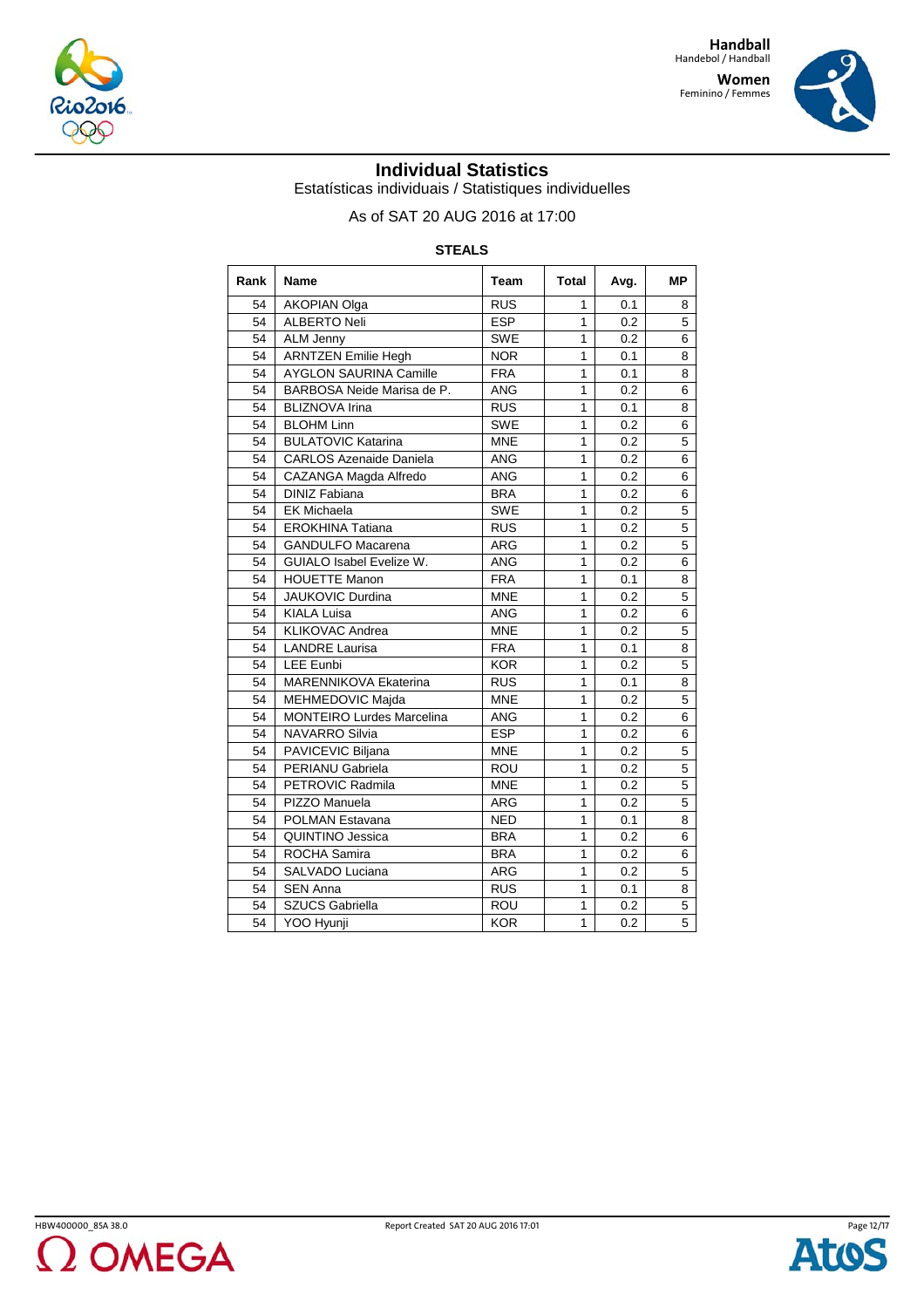



## **Individual Statistics**

Estatísticas individuais / Statistiques individuelles

## As of SAT 20 AUG 2016 at 17:00

### **BLOCKED SHOTS**

| Rank           | Name                         | Team       | <b>Total</b>   | Avg. | МP |
|----------------|------------------------------|------------|----------------|------|----|
| 1              | <b>EDWIGE Beatrice</b>       | <b>FRA</b> | 11             | 1.4  | 8  |
| $\mathbf{1}$   | <b>SEN Anna</b>              | <b>RUS</b> | 11             | 1.4  | 8  |
| 3              | <b>DULFER Kelly</b>          | <b>NED</b> | 10             | 1.3  | 8  |
| 4              | PERIANU Gabriela             | <b>ROU</b> | 9              | 1.8  | 5  |
| 5              | ZHILINSKAYTE Victoria        | <b>RUS</b> | 7              | 0.9  | 8  |
| 6              | FRAFJORD Marit Malm          | <b>NOR</b> | 6              | 0.8  | 8  |
| $\overline{7}$ | KASSOMA Albertina Cruz       | <b>ANG</b> | 5              | 0.8  | 6  |
| 7              | <b>SNELDER Danick</b>        | <b>NED</b> | 5              | 0.6  | 8  |
| 9              | <b>CABRAL Alexandrina</b>    | <b>ESP</b> | 4              | 0.7  | 6  |
| 9              | <b>CHAVEZ Elizabet</b>       | <b>ESP</b> | 4              | 0.7  | 6  |
| 9              | <b>DMITRIEVA Daria</b>       | <b>RUS</b> | 4              | 0.5  | 8  |
| 9              | <b>GULLDEN Isabelle</b>      | <b>SWE</b> | 4              | 0.7  | 6  |
| 9              | <b>JACOBSEN Sabina</b>       | SWE        | 4              | 0.7  | 6  |
| 9              | <b>TALESKA Eduarda</b>       | <b>BRA</b> | 4              | 0.7  | 6  |
| 9              | <b>TORSTENSSON Linnea</b>    | SWE        | 4              | 0.7  | 6  |
| 16             | <b>ARNTZEN Emilie Hegh</b>   | <b>NOR</b> | 3              | 0.4  | 8  |
| 16             | AYGLON SAURINA Camille       | <b>FRA</b> | 3              | 0.4  | 8  |
| 16             | <b>FACHINELLO Deonise</b>    | <b>BRA</b> | 3              | 0.5  | 6  |
| 16             | <b>LACRABERE Alexandra</b>   | <b>FRA</b> | 3              | 0.4  | 8  |
| 16             | <b>TEGSTEDT Frida</b>        | <b>SWE</b> | 3              | 0.5  | 6  |
| 21             | <b>ABBINGH Lois</b>          | <b>NED</b> | $\overline{2}$ | 0.3  | 8  |
| 21             | <b>DINIZ Fabiana</b>         | <b>BRA</b> | $\overline{2}$ | 0.3  | 6  |
| 21             | <b>ELORZA Patricia</b>       | <b>ESP</b> | $\overline{2}$ | 0.3  | 6  |
| 21             | <b>HARO Lucia</b>            | <b>ARG</b> | $\overline{2}$ | 0.4  | 5  |
| 21             | <b>MENA Antonela</b>         | ARG        | $\overline{2}$ | 0.4  | 5  |
| 21             | PINEAU Allison               | <b>FRA</b> | $\overline{2}$ | 0.3  | 8  |
| 21             | RAICEVIC Milena              | <b>MNE</b> | $\overline{2}$ | 0.4  | 5  |
| 21             | RYU Eun Hee                  | <b>KOR</b> | $\overline{2}$ | 0.4  | 5  |
| 21             | <b>SZUCS Gabriella</b>       | ROU        | $\overline{2}$ | 0.4  | 5  |
| 21             | van der HEIJDEN Laura        | <b>NED</b> | $\overline{2}$ | 0.3  | 8  |
| 31             | <b>AKOPIAN Olga</b>          | <b>RUS</b> | 1              | 0.1  | 8  |
| 31             | ALM Jenny                    | <b>SWE</b> | 1              | 0.2  | 6  |
| 31             | <b>BLIZNOVA Irina</b>        | <b>RUS</b> | 1              | 0.1  | 8  |
| 31             | <b>BLOHM Linn</b>            | <b>SWE</b> | 1              | 0.2  | 6  |
| 31             | <b>BOBROVNIKOVA Vladlena</b> | <b>RUS</b> | 1              | 0.1  | 8  |
| 31             | <b>BROCH Yvette</b>          | <b>NED</b> | 1              | 0.1  | 8  |
| 31             | <b>BULATOVIC Andela</b>      | <b>MNE</b> | $\mathbf{1}$   | 0.2  | 5  |
| 31             | <b>CAMPIGLI Rocio</b>        | <b>ARG</b> | 1              | 0.2  | 5  |
| 31             | <b>DEMBELE Siraba</b>        | <b>FRA</b> | $\mathbf{1}$   | 0.1  | 8  |
| 31             | <b>GROOT Nycke</b>           | <b>NED</b> | 1              | 0.1  | 8  |
| 31             | GUIALO Isabel Evelize W.     | <b>ANG</b> | 1              | 0.2  | 6  |
| 31             | JAUKOVIC Durdina             | <b>MNE</b> | 1              | 0.2  | 5  |
| 31             | <b>KRISTIANSEN Veronica</b>  | <b>NOR</b> | 1              | 0.1  | 8  |
| 31             | <b>LANDRE Laurisa</b>        | <b>FRA</b> | 1              | 0.1  | 8  |
| 31             | MANEA Oana                   | <b>ROU</b> | 1              | 0.2  | 5  |
| 31             | MANGUE Marta                 | <b>ESP</b> | 1              | 0.2  | 6  |
| 31             | MARENNIKOVA Ekaterina        | <b>RUS</b> | 1              | 0.1  | 8  |
| 31             | <b>NEAGU Cristina</b>        | ROU        | 1              | 0.2  | 5  |
| 31             | NIOMBLA Gnonsiane            | <b>FRA</b> | 1              | 0.1  | 8  |
| 31             | <b>OFTEDAL Stine Bredal</b>  | <b>NOR</b> | $\mathbf{1}$   | 0.1  | 8  |
| 31             | PIEDADE Daniela              | <b>BRA</b> | 1              | 0.2  | 6  |
| 31             | PIZZO Manuela                | ARG        | 1              | 0.2  | 5  |
| 31             | SIM Haein                    | <b>KOR</b> | 1              | 0.2  | 5  |

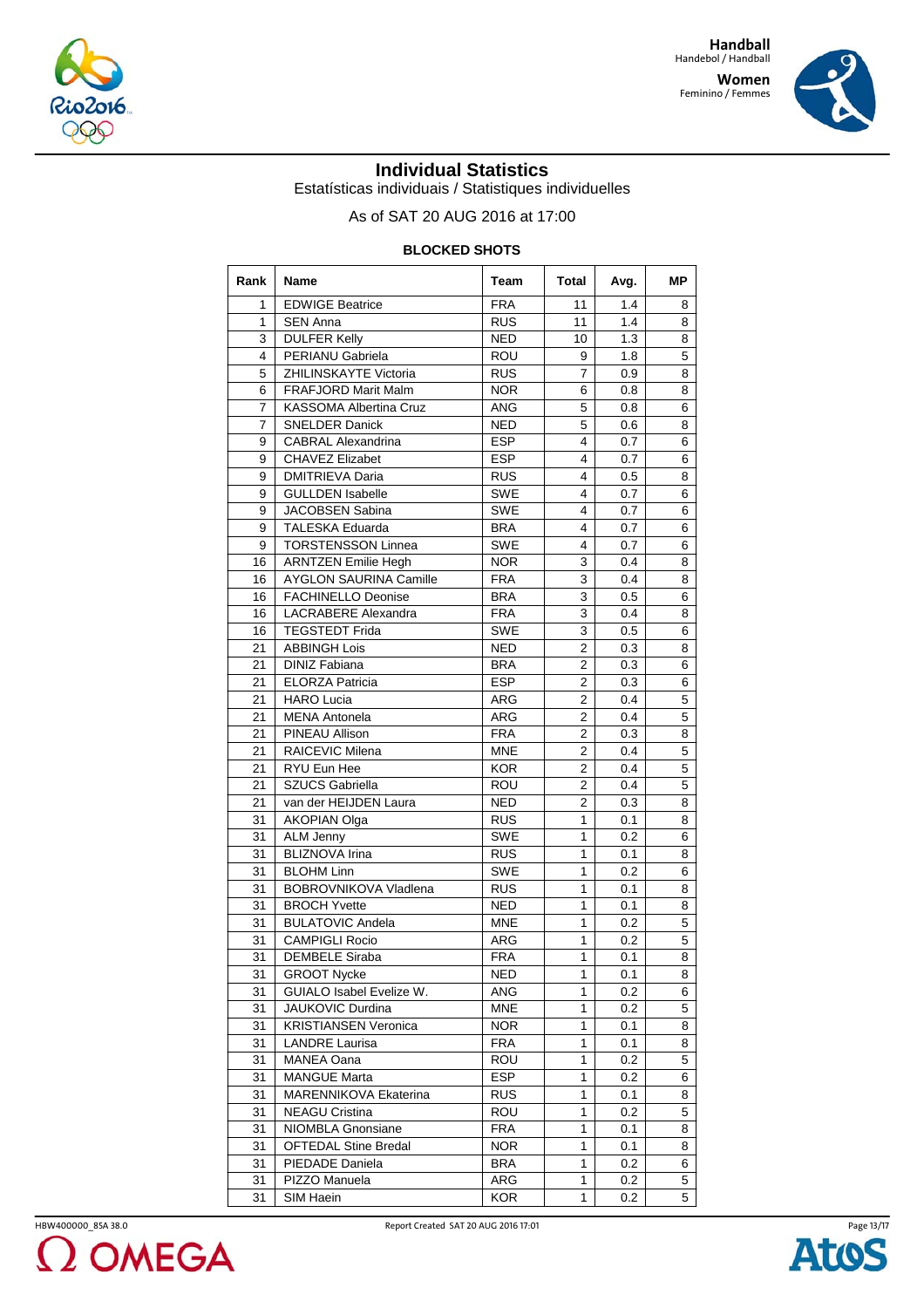



## **Individual Statistics**

Estatísticas individuais / Statistiques individuelles

As of SAT 20 AUG 2016 at 17:00

#### **BLOCKED SHOTS**

| Rank | <b>Name</b>               | Team       | Total | Avg. | МP |
|------|---------------------------|------------|-------|------|----|
| 31   | <b>STROMBERG Carin</b>    | <b>SWE</b> |       | 0.2  |    |
| 31   | van OLPHEN Sanne          | <b>NED</b> |       | 0.1  |    |
| 31   | VENANCIO Liliana da Silva | ANG        |       | 0.2  |    |
| 31   | VYAKHIREVA Anna           | <b>RUS</b> |       | 0.1  |    |



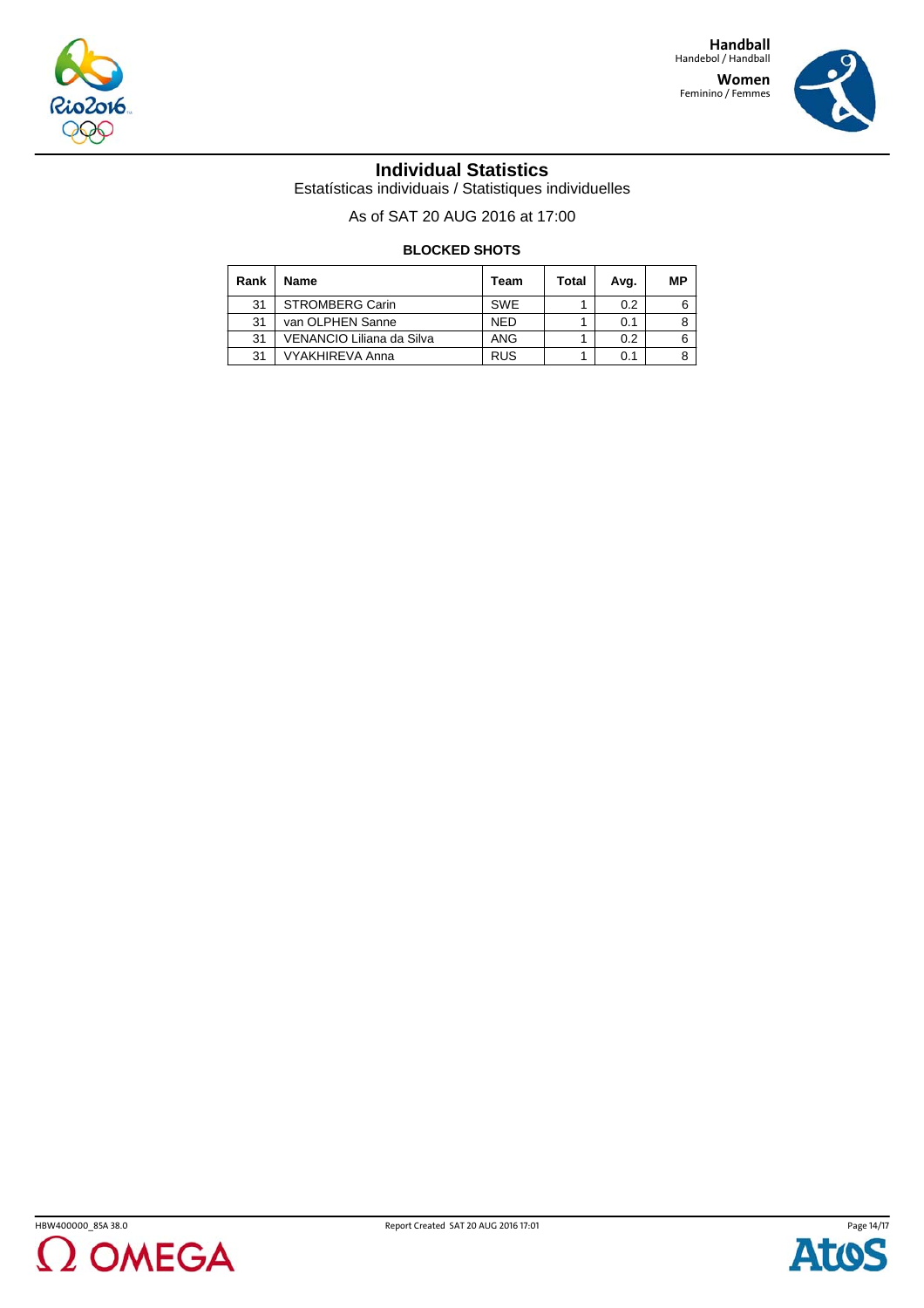



## **Individual Statistics**

Estatísticas individuais / Statistiques individuelles

As of SAT 20 AUG 2016 at 17:00

## **PUNISHMENTS**

| Rank           | Name                           | Team              | <b>Points</b> |                     | ВC<br><b>RC</b> | 2Min           | YC             | МP             |  |
|----------------|--------------------------------|-------------------|---------------|---------------------|-----------------|----------------|----------------|----------------|--|
|                |                                |                   | Avg.          | Total               |                 |                |                |                |  |
| 1              | TALESKA Eduarda                | <b>BRA</b>        | 3.7           | 22                  | 1               | 6              | 5              | 6              |  |
| $\overline{2}$ | DOMBAXI Wuta Waco Bige         | ANG               | 3.3           | 20                  | 2               | 4              | $\overline{2}$ | 6              |  |
| 3              | <b>BIANCHI Valeria</b>         | ARG               | 3.0           | 6                   |                 | 3              |                | $\overline{c}$ |  |
| 3              | CHAVEZ Elizabet                | <b>ESP</b>        | 3.0           | 18                  | 1               | 5              | 3              | 6              |  |
| 5              | <b>EDWIGE Beatrice</b>         | <b>FRA</b>        | 2.8           | 22                  |                 | 9              | 4              | 8              |  |
| 6              | PERIANU Gabriela               | <b>ROU</b>        | 2.6           | 13                  |                 | 5              | 3              | $\overline{5}$ |  |
| $\overline{7}$ | FRAFJORD Marit Malm            | <b>NOR</b>        | $2.5\,$       | 20                  |                 | 8              | 4              | 8              |  |
| 8              | CAZANGA Magda Alfredo          | ANG               | 2.3           | 14                  |                 | 5              | 4              | 6              |  |
| 8              | KASSOMA Albertina Cruz         | <b>ANG</b>        | 2.3           | 14                  |                 | $\,6$          | 2              | 6              |  |
| 10             | <b>BULATOVIC Katarina</b>      | <b>MNE</b>        | $2.2\,$       | 11                  |                 | 4              | 3              | 5              |  |
| 10             | <b>GONZALEZ Lara</b>           | <b>ESP</b>        | 2.2           | 13                  |                 | $\overline{4}$ | 5              | 6              |  |
| 10             | <b>JACOBSEN Sabina</b>         | SWE               | 2.2           | 13                  |                 | 5              | 3              | 6              |  |
| 10             | <b>MENA Antonela</b>           | ARG               | 2.2           | 11                  |                 | $\overline{4}$ | 3              | $\overline{5}$ |  |
| 10             | RAICEVIC Milena                | <b>MNE</b>        | 2.2           | 11                  |                 | 5              | $\mathbf{1}$   | $\overline{5}$ |  |
| 10             | SIM Haein                      | <b>KOR</b>        | 2.2           | 11                  |                 | 4              | 3              | 5              |  |
| 16             | PETROVA Mayya                  | <b>RUS</b>        | 2.1           | 17                  |                 | 6              | 5              | 8              |  |
| 17             | <b>CAMPIGLI Rocio</b>          | <b>ARG</b>        | 2.0           | 10                  |                 | 5              |                | 5              |  |
| 17             | <b>DINIZ Fabiana</b>           | <b>BRA</b>        | 2.0           | 12                  |                 | 5              | 2              | 6              |  |
| 17             | <b>GROOT Nycke</b>             | <b>NED</b>        | 2.0           | 16                  |                 | 6              | 4              | 8              |  |
| 17             | <b>SNELDER Danick</b>          | <b>NED</b>        | 2.0           | 16                  |                 | 5              | 6              | 8              |  |
| 21             | <b>DULFER Kelly</b>            | <b>NED</b>        | 1.9           | 15                  |                 | 5              | 5              | 8              |  |
| 21             | <b>LOKE Heidi</b>              | <b>NOR</b>        | 1.9           | 15                  |                 | 6              | 3              | 8              |  |
| 23             | <b>BULATOVIC Andela</b>        | <b>MNE</b>        | 1.8           | 9                   |                 | $\overline{4}$ | $\mathbf{1}$   | 5              |  |
| 23             | <b>DMITRIEVA Daria</b>         | <b>RUS</b>        | 1.8           | 14                  |                 | 6              | $\overline{2}$ | 8              |  |
| 23             | MENDOZA Luciana                | ARG               | 1.8           | 9                   |                 | 4              | 1              | $\overline{5}$ |  |
| 23             | <b>NEAGU Cristina</b>          | <b>ROU</b>        | 1.8           | 9                   |                 | 4              | 1              | $\overline{5}$ |  |
| 23             | PIEDADE Daniela                | <b>BRA</b>        | 1.8           | 11                  |                 | $\overline{4}$ | 3              | $\overline{6}$ |  |
| 23             | <b>SANS Macarena</b>           | ARG               | 1.8           | 9                   |                 | $\overline{4}$ | $\mathbf{1}$   | 5              |  |
| 23             | VENANCIO Liliana da Silva      | ANG               | 1.8           | 11                  |                 | 5              | $\mathbf{1}$   | 6              |  |
| 30             | MACHADO Juliana Jose           | <b>ANG</b>        | 1.7           | 10                  |                 | $\overline{4}$ | $\overline{2}$ | 6              |  |
| 31             | ALSTAD Ida                     | <b>NOR</b>        | 1.6           | 13                  |                 | 6              | 1              | 8              |  |
| 31             | <b>AYGLON SAURINA Camille</b>  | <b>FRA</b>        | 1.6           | 13                  |                 | 5              | 3              | 8              |  |
| 31             | JAUKOVIC Durdina               | <b>MNE</b>        | 1.6           | 8                   |                 | 3              | $\overline{2}$ | $\overline{5}$ |  |
| 31             | YOO Hyunji                     | <b>KOR</b>        | 1.6           | 8                   |                 | 3              | $\overline{2}$ | 5              |  |
| 35             | <b>FACHINELLO Deonise</b>      | <b>BRA</b>        | 1.5           | 9                   |                 | $\overline{4}$ | $\mathbf{1}$   | 6              |  |
| 35             | <b>KRISTIANSEN Veronica</b>    | <b>NOR</b>        | 1.5           | 12                  |                 | $\overline{4}$ | 4              | 8              |  |
| 37             | <b>CHOI Sumin</b>              | <b>KOR</b>        | 1.4           | 7                   |                 | 3              | 1              | $\overline{5}$ |  |
| 37             | <b>CRIVELLI Victoria</b>       | ARG               | 1.4           | $\overline{7}$      |                 | 3              | 1              | 5              |  |
| 37             | PIZZO Manuela                  | ARG               | 1.4           | $\overline{7}$      |                 | $\overline{2}$ | 3              | $\overline{5}$ |  |
| 37             | van der HEIJDEN Laura          | <b>NED</b>        | 1.4           | 11                  |                 | 3              | 5              | 8              |  |
| 37             | WOO Sunhee                     | <b>KOR</b>        | 1.4           | $\overline{7}$      |                 | 3              | $\mathbf{1}$   | 5              |  |
| 42             | FRANCA da SILVA Fernanda       | <b>BRA</b>        | 1.3           | 8                   |                 | 3              | 2              | 6              |  |
| 42             | ROCHA Samira                   | <b>BRA</b>        | 1.3           | 8                   |                 | $\overline{4}$ |                | 6              |  |
| 44             | <b>ALBERTO Neli</b>            | ESP               | 1.2           | 6                   |                 | 3              |                | 5              |  |
| 44             | <b>CABRAL Alexandrina</b>      | <b>ESP</b>        | 1.2           | 7                   |                 | 2              |                | 6              |  |
|                |                                |                   |               | $\overline{7}$      |                 | 3              | 3<br>1         |                |  |
| 44             | <b>CARLOS Azenaide Daniela</b> | ANG<br><b>ESP</b> | 1.2           | $\overline{7}$      |                 | 3              | $\mathbf{1}$   | 6              |  |
| 44             | <b>ELORZA Patricia</b>         |                   | 1.2           |                     |                 |                |                | 6              |  |
| 44             | GANDULFO Macarena              | ARG               | 1.2           | 6                   |                 | 3              |                | 5              |  |
| 44             | KUZNETSOVA Polina              | <b>RUS</b>        | 1.3           | 10                  |                 | 3              | 4              | 8              |  |
| 44<br>44       | <b>MANGUE Marta</b>            | ESP               | 1.2           | 7<br>$\overline{7}$ |                 | 3<br>3         | 1              | 6<br>6         |  |
|                | PINEDO Elizabeth               | ESP               | 1.2           | $\overline{7}$      |                 | 3              | 1              | 6              |  |
| 44             | SANTOS Janete Viegas dos       | ANG               | 1.2           |                     |                 |                | $\mathbf{1}$   |                |  |
| 44             | SEN Anna                       | <b>RUS</b>        | 1.3           | 10                  |                 | 4              | $\overline{2}$ | 8              |  |



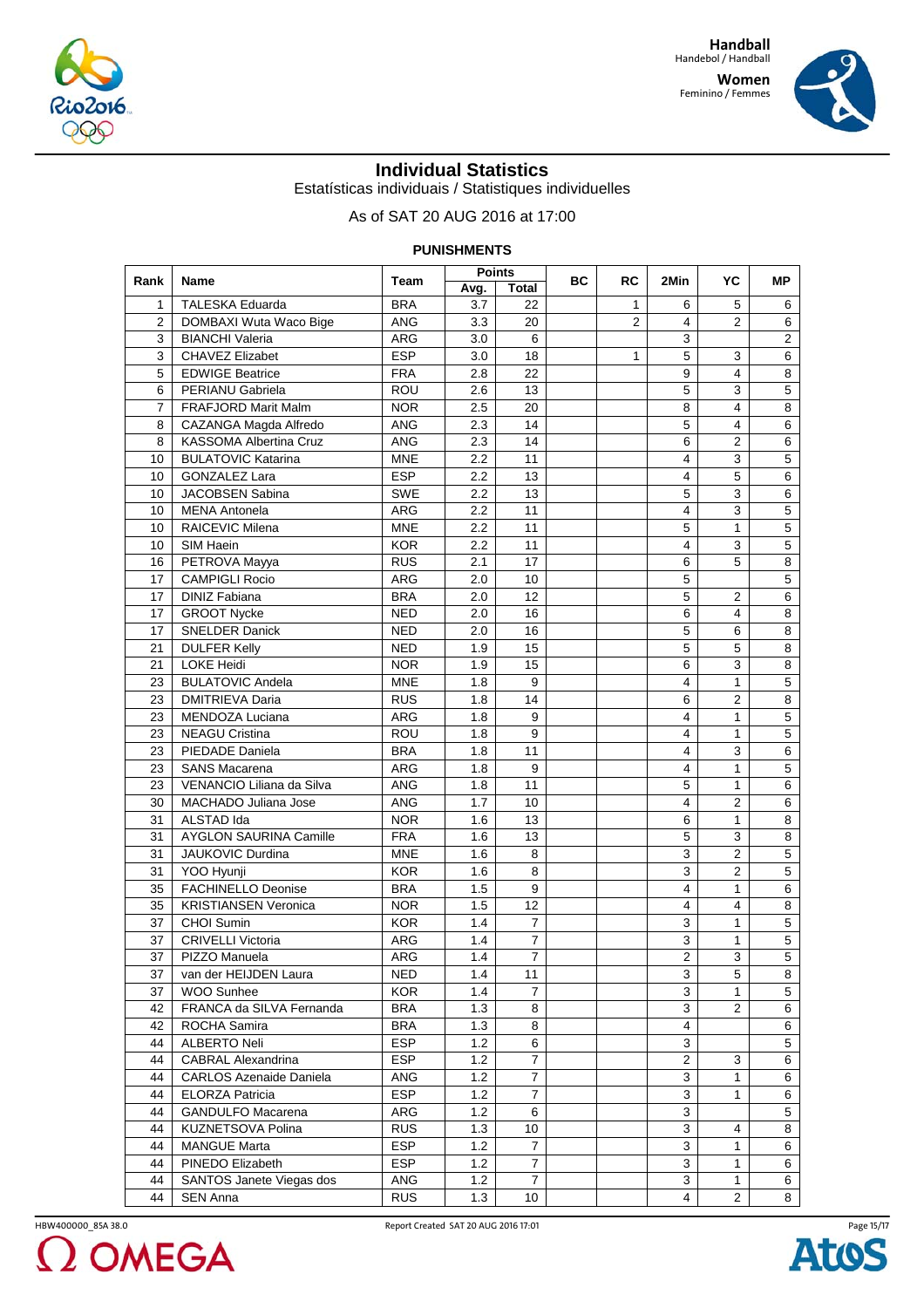



## **Individual Statistics**

Estatísticas individuais / Statistiques individuelles

As of SAT 20 AUG 2016 at 17:00

## **PUNISHMENTS**

| Rank | Name                       | Team       | <b>Points</b> |                | ВC<br><b>RC</b> | 2Min           | YC             | <b>MP</b>      |
|------|----------------------------|------------|---------------|----------------|-----------------|----------------|----------------|----------------|
|      |                            |            | Avg.          | <b>Total</b>   |                 |                |                |                |
| 44   | <b>WALLEN Angelica</b>     | <b>SWE</b> | 1.2           | 7              |                 | 3              | 1              | 6              |
| 55   | ZHILINSKAYTE Victoria      | <b>RUS</b> | 1.1           | 9              |                 | 4              | $\mathbf{1}$   | 8              |
| 56   | ALM Jenny                  | SWE        | 1.0           | 6              |                 | $\overline{2}$ | 2              | 6              |
| 56   | <b>GOOS Michelle</b>       | <b>NED</b> | 1.0           | 8              |                 | 4              |                | 8              |
| 56   | <b>MANEA Oana</b>          | ROU        | 1.0           | 5              |                 | 1              | 3              | 5              |
| 56   | MARENNIKOVA Ekaterina      | <b>RUS</b> | 1.0           | 8              |                 | $\overline{4}$ |                | $\bf 8$        |
| 56   | MONTEIRO Lurdes Marcelina  | <b>ANG</b> | 1.0           | 6              |                 | 3              |                | 6              |
| 56   | POPOVIC Bojana             | <b>MNE</b> | 1.0           | 3              |                 | 1              | 1              | 3              |
| 56   | RADICEVIC Jovanka          | <b>MNE</b> | 1.0           | 5              |                 | $\overline{2}$ | $\mathbf{1}$   | 5              |
| 56   | RYU Eun Hee                | <b>KOR</b> | 1.0           | 5              |                 | $\overline{2}$ | $\mathbf{1}$   | 5              |
| 56   | <b>STROMBERG Carin</b>     | <b>SWE</b> | 1.0           | 6              |                 | 3              |                | 6              |
| 56   | <b>TEGSTEDT Frida</b>      | <b>SWE</b> | 1.0           | 6              |                 | $\mathbf{1}$   | 4              | 6              |
| 56   | <b>TORSTENSSON Linnea</b>  | <b>SWE</b> | 1.0           | 6              |                 | $\overline{2}$ | $\overline{2}$ | 6              |
| 67   | AKOPIAN Olga               | <b>RUS</b> | 0.9           | $\overline{7}$ |                 | 3              | $\mathbf{1}$   | 8              |
| 67   | BOBROVNIKOVA Vladlena      | <b>RUS</b> | 0.9           | $\overline{7}$ |                 | 3              | $\mathbf{1}$   | 8              |
| 67   | <b>BROCH Yvette</b>        | <b>NED</b> | 0.9           | 7              |                 | 3              | $\mathbf{1}$   | 8              |
| 67   | <b>DEMBELE Siraba</b>      | <b>FRA</b> | 0.9           | 7              |                 | 1              | 5              | 8              |
| 67   | NIOMBLA Gnonsiane          | <b>FRA</b> | 0.9           | $\overline{7}$ |                 | 3              | $\mathbf{1}$   | 8              |
| 67   | <b>VYAKHIREVA Anna</b>     | <b>RUS</b> | 0.9           | $\overline{7}$ | 1               |                | $\overline{2}$ | $\,8\,$        |
| 73   | <b>BLIZNOVA Irina</b>      | <b>RUS</b> | 0.8           | 6              |                 | $\overline{2}$ | $\overline{2}$ | 8              |
| 73   | <b>CHINTOAN Florina</b>    | <b>ROU</b> | 0.8           | 4              |                 | $\overline{2}$ |                | 5              |
| 73   | <b>GULLDEN Isabelle</b>    | SWE        | $0.8\,$       | 5              |                 | $\overline{2}$ | $\mathbf{1}$   | 6              |
| 73   | <b>LEE Eunbi</b>           | <b>KOR</b> | 0.8           | 4              |                 | 1              | $\overline{2}$ | 5              |
| 73   | <b>SZUCS Gabriella</b>     | ROU        | 0.8           | 4              |                 | $\mathbf{1}$   | 2              | 5              |
| 73   | VIZITIU Patricia           | ROU        | 0.8           | 4              |                 | $\overline{2}$ |                | $\overline{5}$ |
| 79   | <b>KARSTEN Elke</b>        | <b>ARG</b> | 0.7           | $\overline{2}$ |                 | $\mathbf{1}$   |                | 3              |
| 79   | <b>SONG Hairim</b>         | <b>KOR</b> | 0.7           | $\overline{2}$ |                 | $\mathbf{1}$   |                | 3              |
| 81   | <b>BRADEANU Aurelia</b>    | ROU        | 0.6           | 3              |                 | $\mathbf{1}$   | $\mathbf{1}$   | 5              |
| 81   | <b>HARO Lucia</b>          | <b>ARG</b> | 0.6           | 3              |                 | $\mathbf{1}$   | $\mathbf{1}$   | 5              |
| 81   | LAZOVIC Suzana             | <b>MNE</b> | 0.6           | 3              |                 | 1              | 1              | 5              |
| 81   | <b>MORK Nora</b>           | <b>NOR</b> | 0.6           | 5              |                 | $\overline{2}$ | $\mathbf{1}$   | 8              |
| 81   | <b>NZE-MINKO Estelle</b>   | <b>FRA</b> | 0.6           | 5              |                 | $\overline{2}$ | 1              | 8              |
| 81   | PINEAU Allison             | <b>FRA</b> | 0.6           | 5              |                 | $\mathbf{1}$   | 3              | 8              |
| 87   | <b>HAGMAN Nathalie</b>     | SWE        | 0.5           | 3              |                 | 1              | 1              | 6              |
| 87   | <b>LACRABERE Alexandra</b> | <b>FRA</b> | 0.5           | 4              |                 | $\mathbf{2}$   |                | 8              |
| 87   | <b>LANDRE</b> Laurisa      | <b>FRA</b> | 0.5           | 4              |                 | $\overline{2}$ |                | 8              |
| 87   | LIMA de ARAUJO Tamires     | <b>BRA</b> | 0.5           | 3              |                 | $\mathbf{1}$   | $\mathbf{1}$   | 6              |
| 87   | <b>LUCIANO Ailly</b>       | <b>NED</b> | 0.5           | 4              |                 | $\overline{2}$ |                | 8              |
| 87   | <b>MALESTEIN Angela</b>    | <b>NED</b> | 0.5           | 4              |                 | 1              | $\overline{2}$ | 8              |
| 87   | <b>MOLID Mari</b>          | <b>NOR</b> | 0.5           | 4              |                 | 1              | 2              | 8              |
| 87   | <b>SAND Louise</b>         | SWE        | 0.5           | 3              |                 | 1              | 1              | 6              |
| 95   | ARDEAN ELISEI Valentina    | ROU        | 0.4           | $\overline{2}$ |                 | 1              |                | 5              |
| 95   | <b>BULLEUX Chloe</b>       | <b>FRA</b> | 0.4           | 3              |                 | 1              | 1              | $\overline{7}$ |
| 95   | <b>EK Michaela</b>         | <b>SWE</b> | 0.4           | $\overline{a}$ |                 | 1              |                | 5              |
| 95   | <b>HOTEA Camelia</b>       | ROU        | 0.4           | 2              |                 | 1              |                | $\overline{5}$ |
| 95   | KIM Jinyi                  | <b>KOR</b> | 0.4           | $\mathbf{2}$   |                 | 1              |                | $\overline{5}$ |
| 95   | PAVICEVIC Biljana          | <b>MNE</b> | 0.4           | $\overline{2}$ |                 | $\mathbf{1}$   |                | $\overline{5}$ |
| 95   | PETROVIC Radmila           | <b>MNE</b> | 0.4           | $\overline{2}$ |                 | 1              |                | 5              |
| 95   | SOLBERG Sanna              | <b>NOR</b> | 0.4           | 3              |                 | 1              | 1              | 8              |
| 103  | <b>AGUILAR Macarena</b>    | ESP        | 0.3           | $\overline{a}$ |                 | 1              |                | 6              |
| 103  | <b>BLOHM Linn</b>          | SWE        | 0.3           | $\overline{2}$ |                 | 1              |                | 6              |
| 103  | EGOZKUE Naiara             | ESP        | 0.3           | $\overline{c}$ |                 | 1              |                | 6              |
| 103  | GUIALO Isabel Evelize W.   | ANG        | 0.3           | $\overline{2}$ |                 | 1              |                | 6              |

HBW400000\_85A 38.0 Report Created SAT 20 AUG 2016 17:01 2 OMEGA